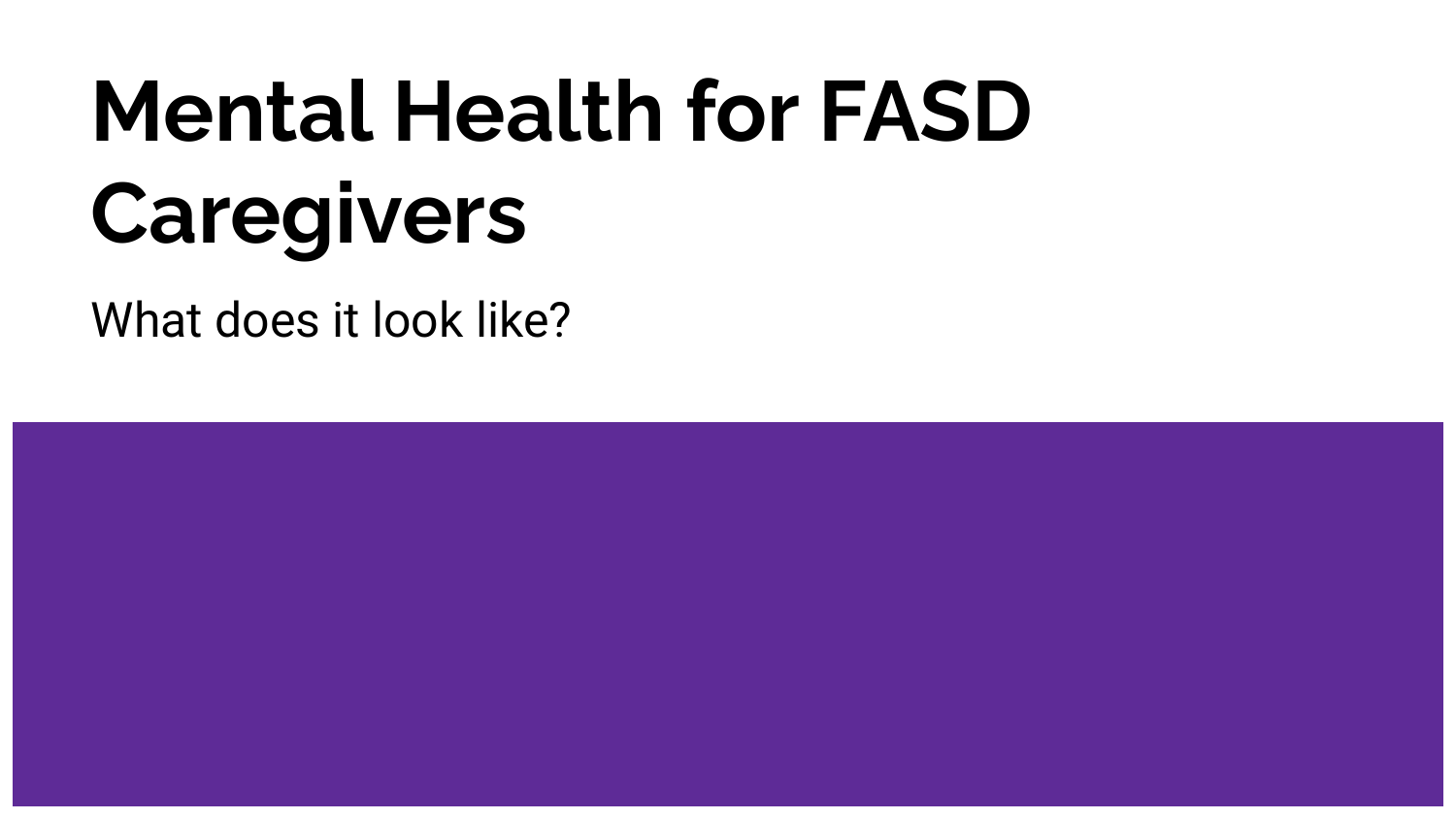# **It is different**

Mental health for caregivers of those with FASD is - unique difficult if not impossible at times.

Different standard than most caregivers and people

It always comes last because we are managing others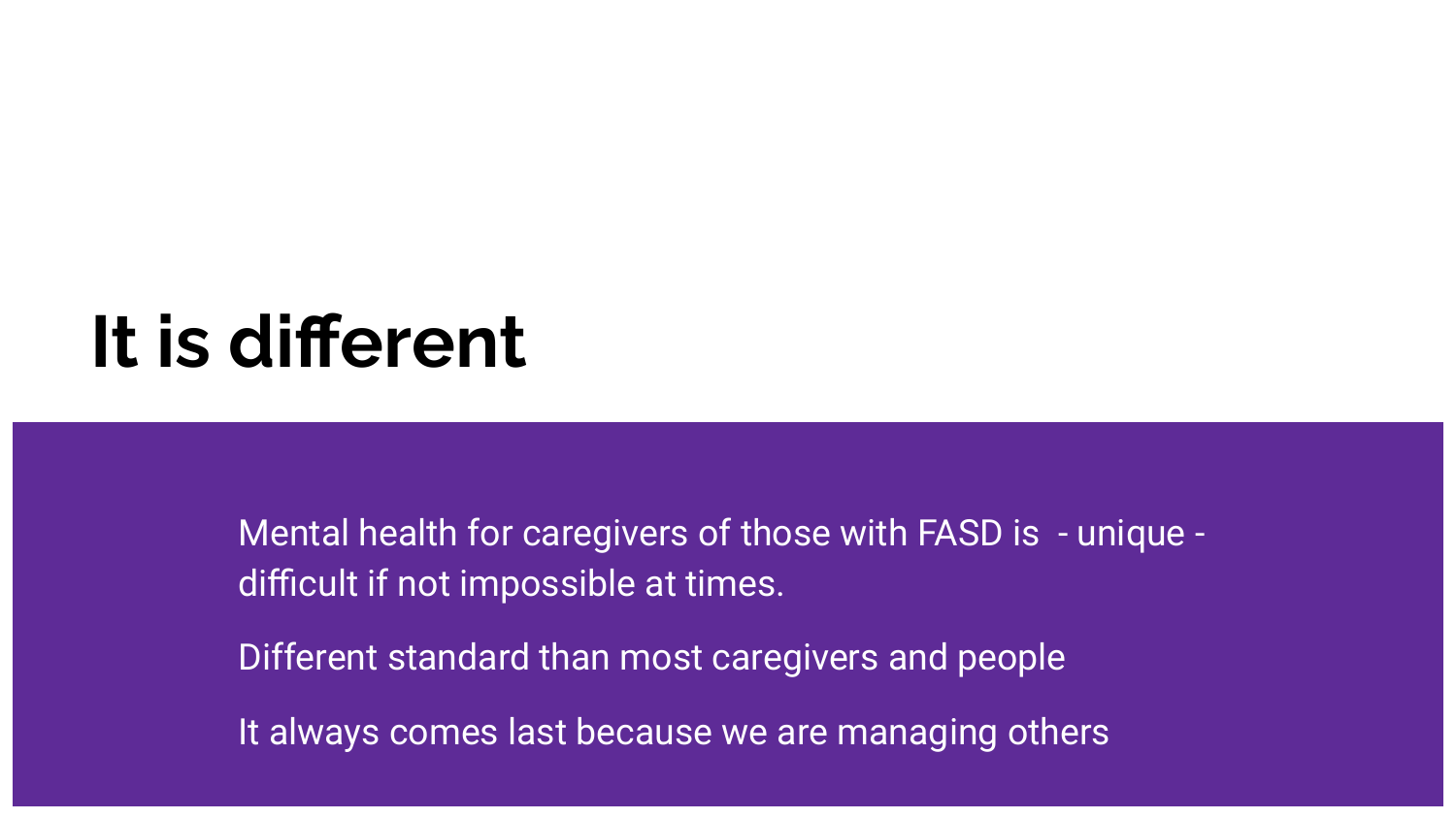I hate the part of me that is present right now. The angry part, that one that judges, assumes, explodes, implodes, cuts with words and hurts others. It feels scary and horrible to be on the edge, the edge of losing it, saying things that will hurt and then when I do say or do things that hurt him I hate myself even more.

Everything is just so close to the surface...I want to scream, cry, yell, throw things, hide, sleep, run away..shut out everyone and everything. My stomach is churning, my hands keep going numb and my chest feels compacted and squeezed. Trying to do deep breaths...not really working. I am so tired. Tired of feeling like this, tired of everything.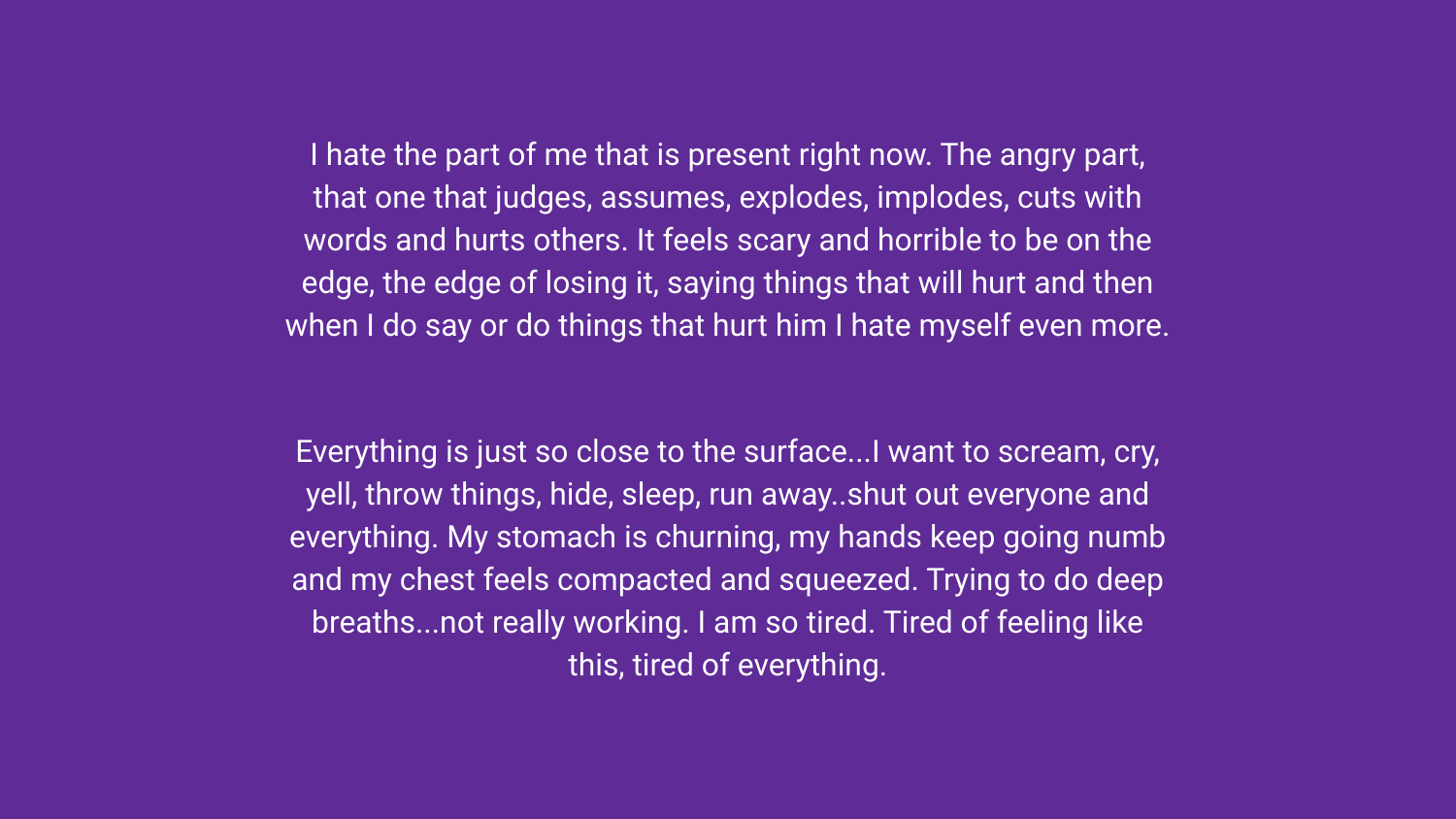# **How do you think about your mental health?**

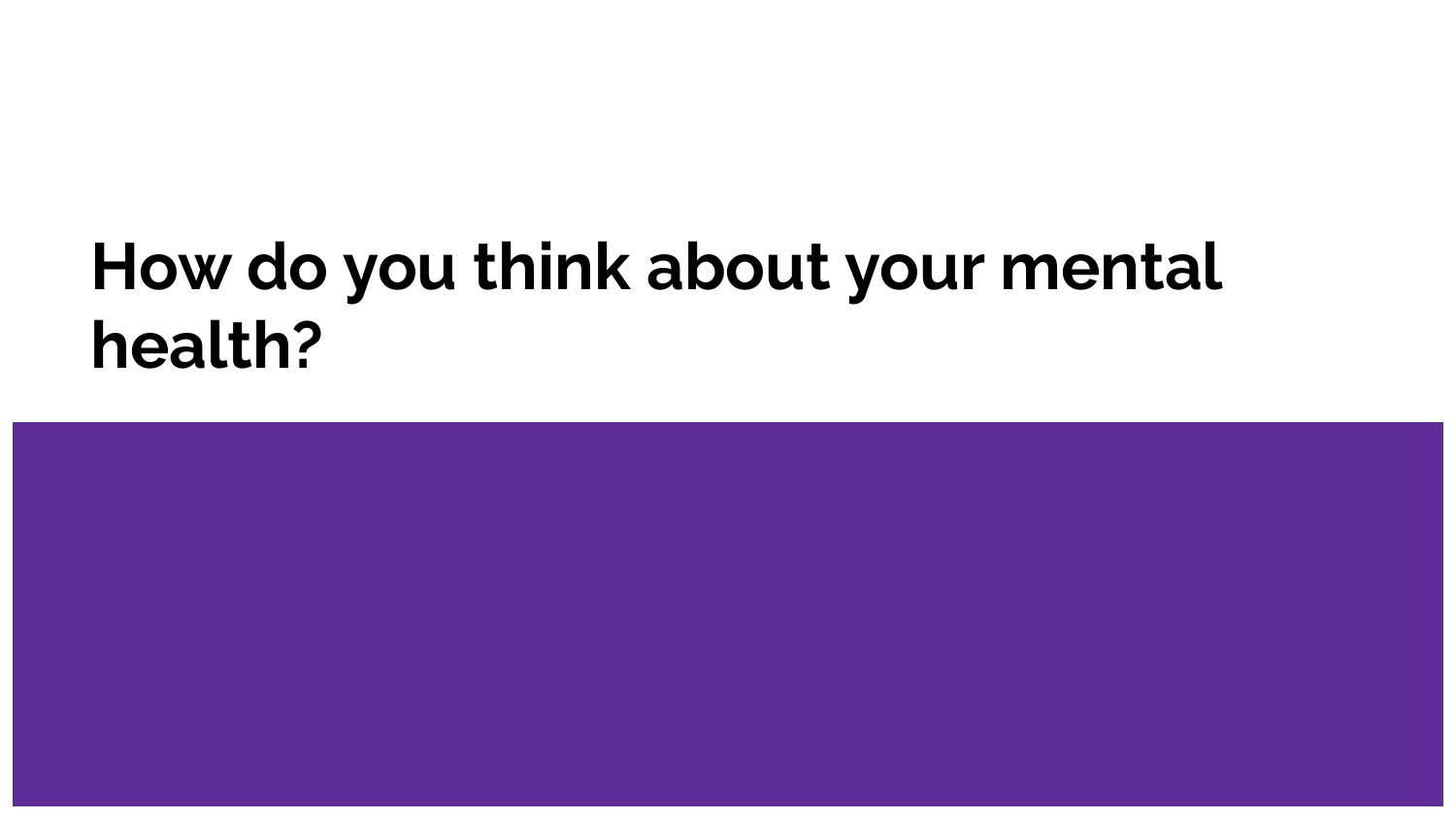*"I have a friend with a daughter who is non-verbal and quadriplegic. I was expressing how exhausting it must be to be constantly providing to the physical needs of her daughter including rising in her sleep twice per night to roll her. She disagreed. She said that my role is much more difficult as it is inconsistent, and is emergency response based. The needs her daughter are the same all day every day and therefore she can book support workers and plan a schedule. Her point about predictability versus urgent response was eye opening for me."* **Caregiver**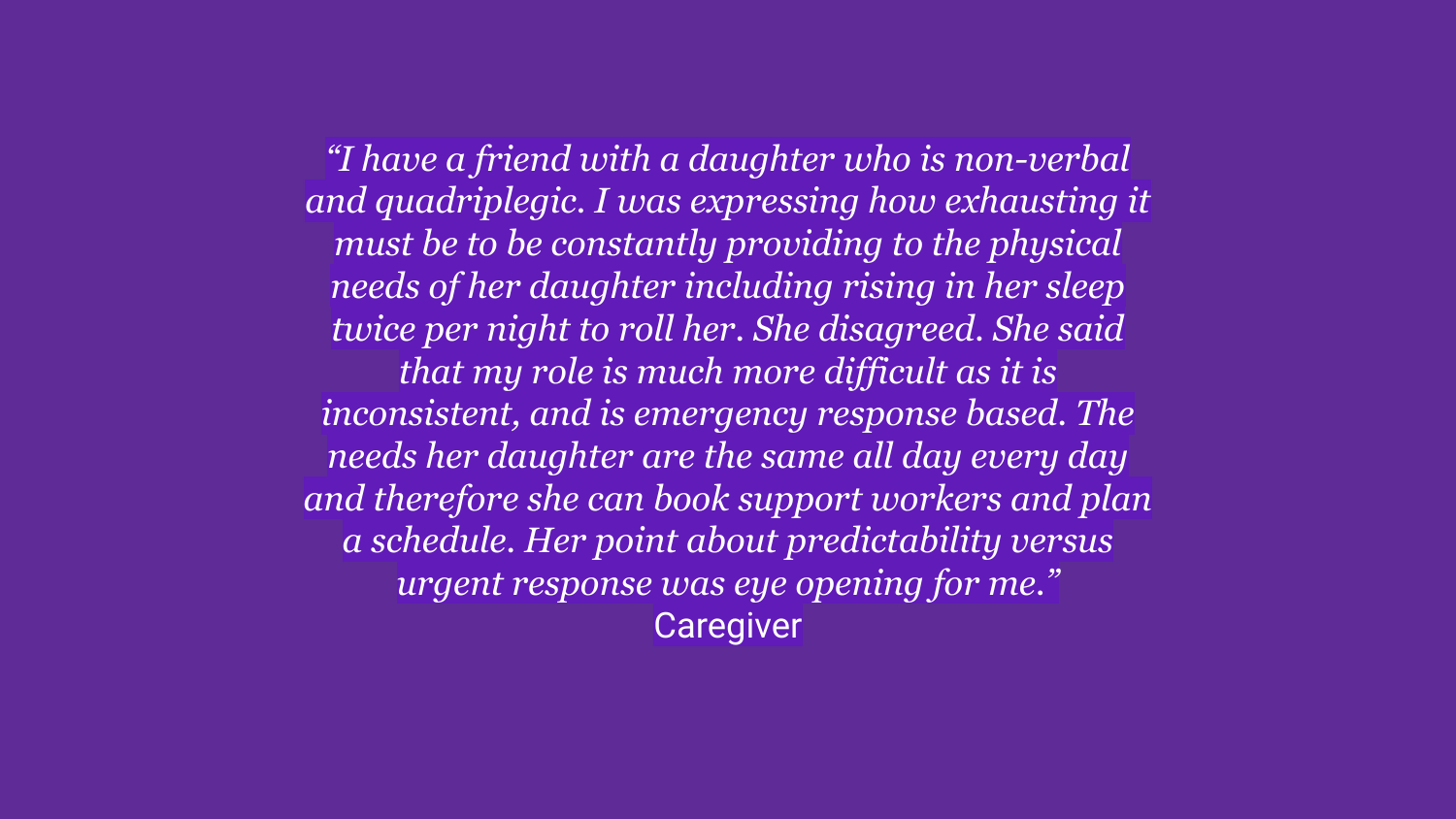*"I'm very lucky to have a partner who can take over when I'm in a bad place, to be able to walk away and calm myself down when behaviours get bad. On the other hand it's great to have people you can celebrate the good things. Even the smallest step ahead is huge for us and it's important to have people around you who can help celebrate."*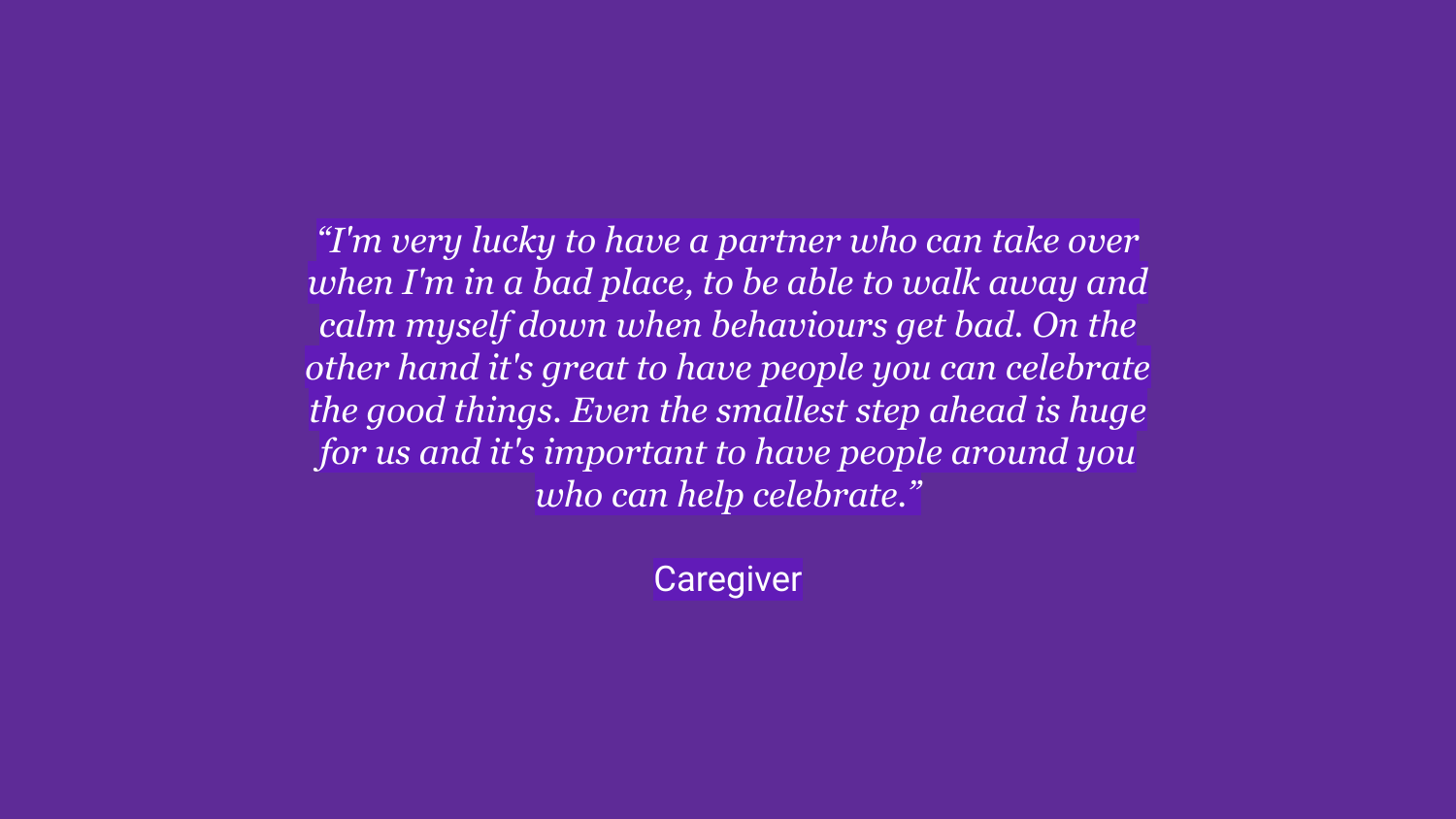*"My first indication of being overstretched is resentment. That twinge of "Go \*&#\$ yourself" when my kids need something. Chronic resentment is physically and emotionally toxic. So when I feel that I need to find ways to pull back - which of course is more easily said than done."*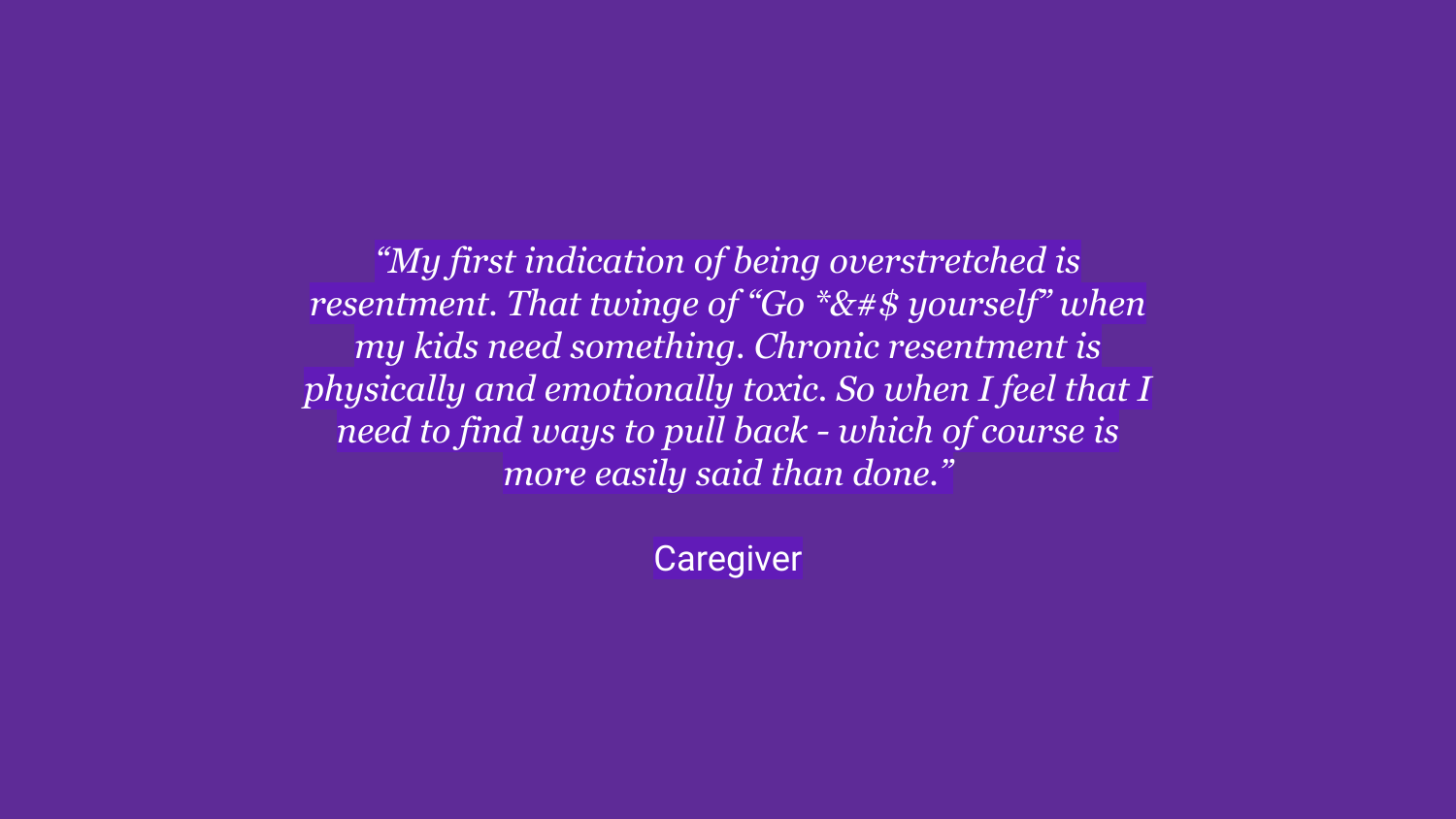*"I often empathize with an analogy I saw once saying our kids can be "joy vampires". They can suck any and all joy right out of you some days. We also can never plan something "fun" or joyous" as a family because it could go terribly wrong. Then there are the quick snapshots of the funny, creative kiddo that make our heart melt and just like that….back to vampire mode."*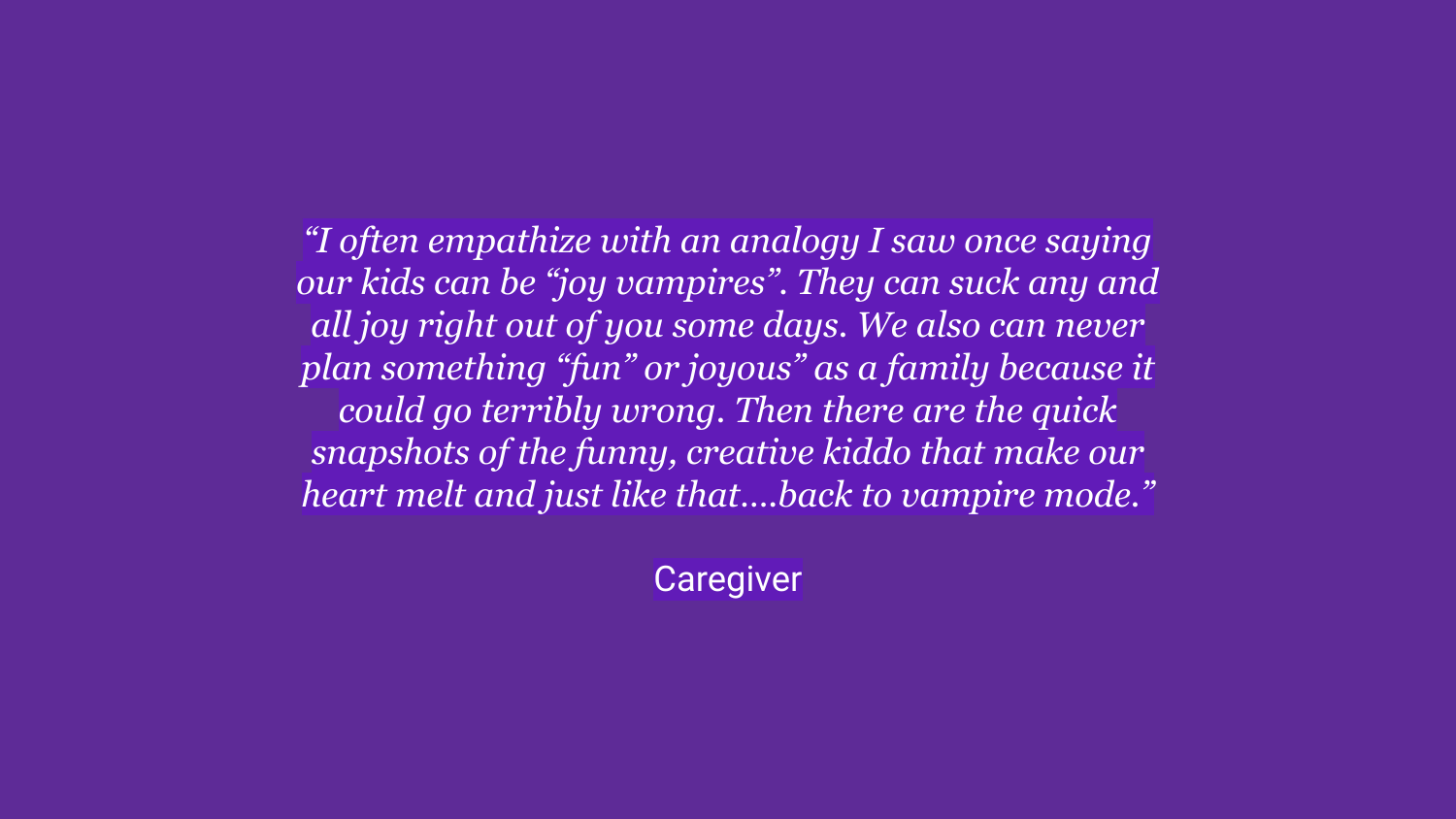# **Shame and Vulnerability**

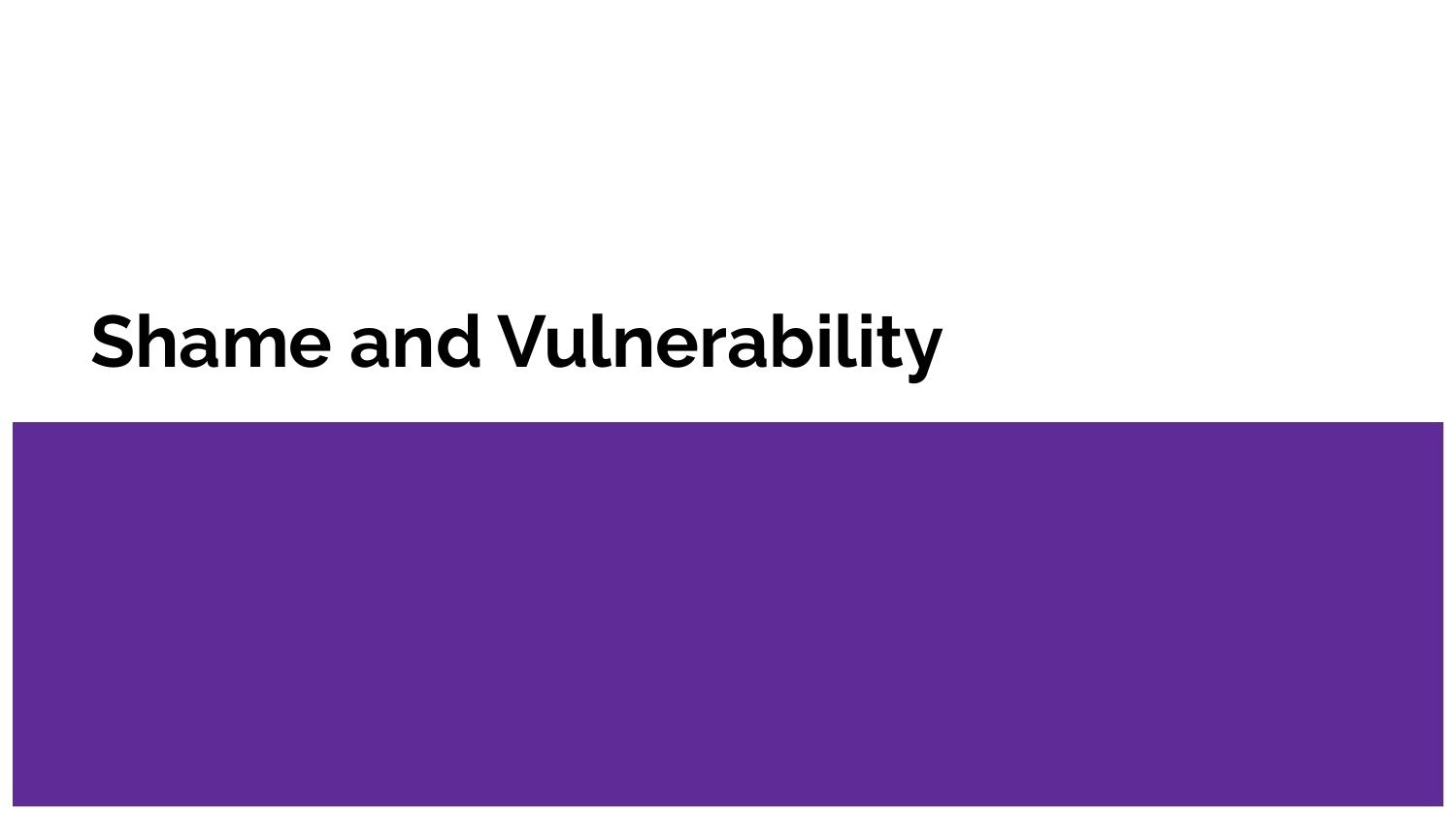### **To ask for help caregivers feel...**



Laurie Whyte 2021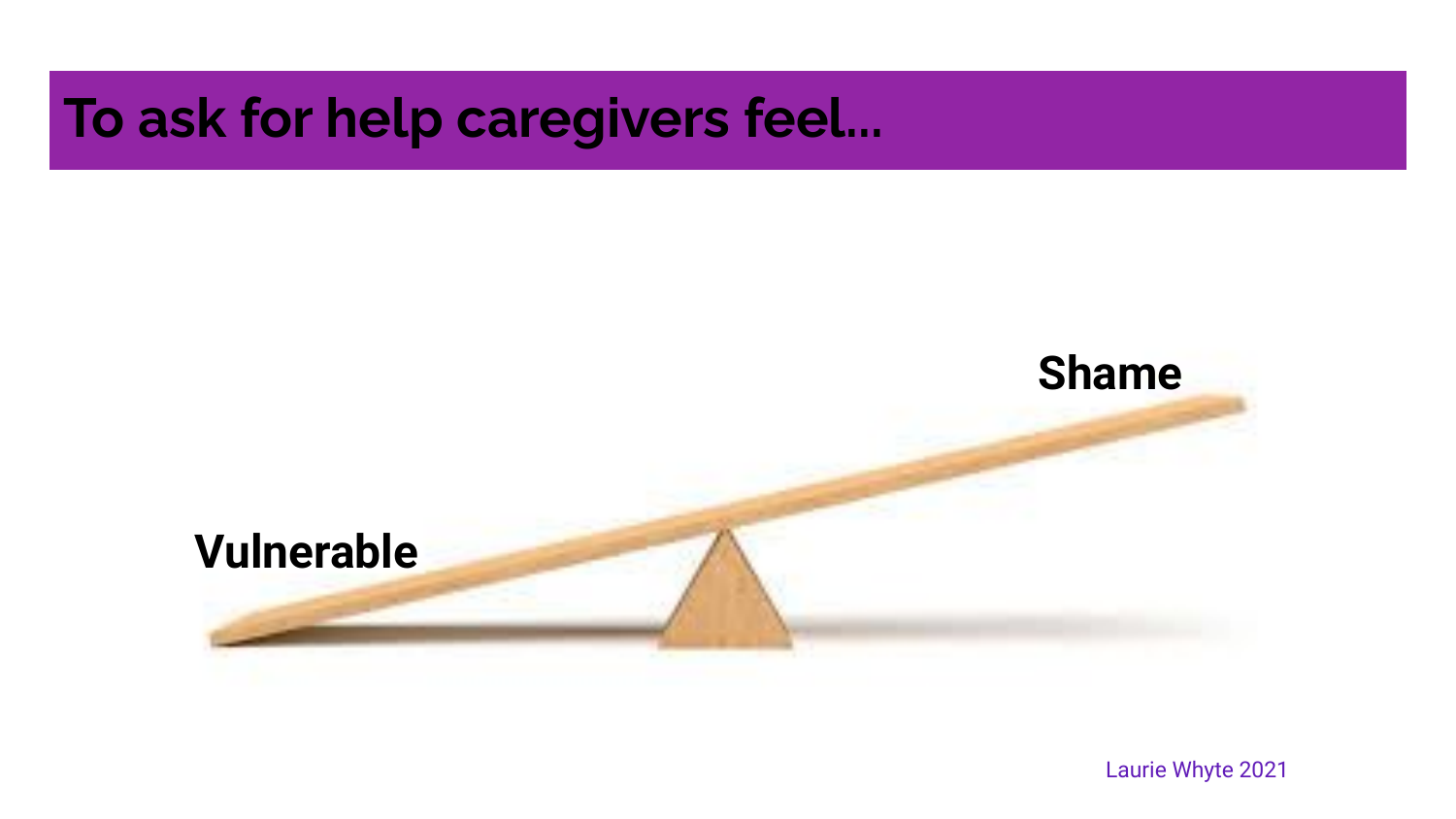Shame is believing that we are flawed and therefore unworthy of love or connection. Shame is never known to lead toward positive change.

Brene Brown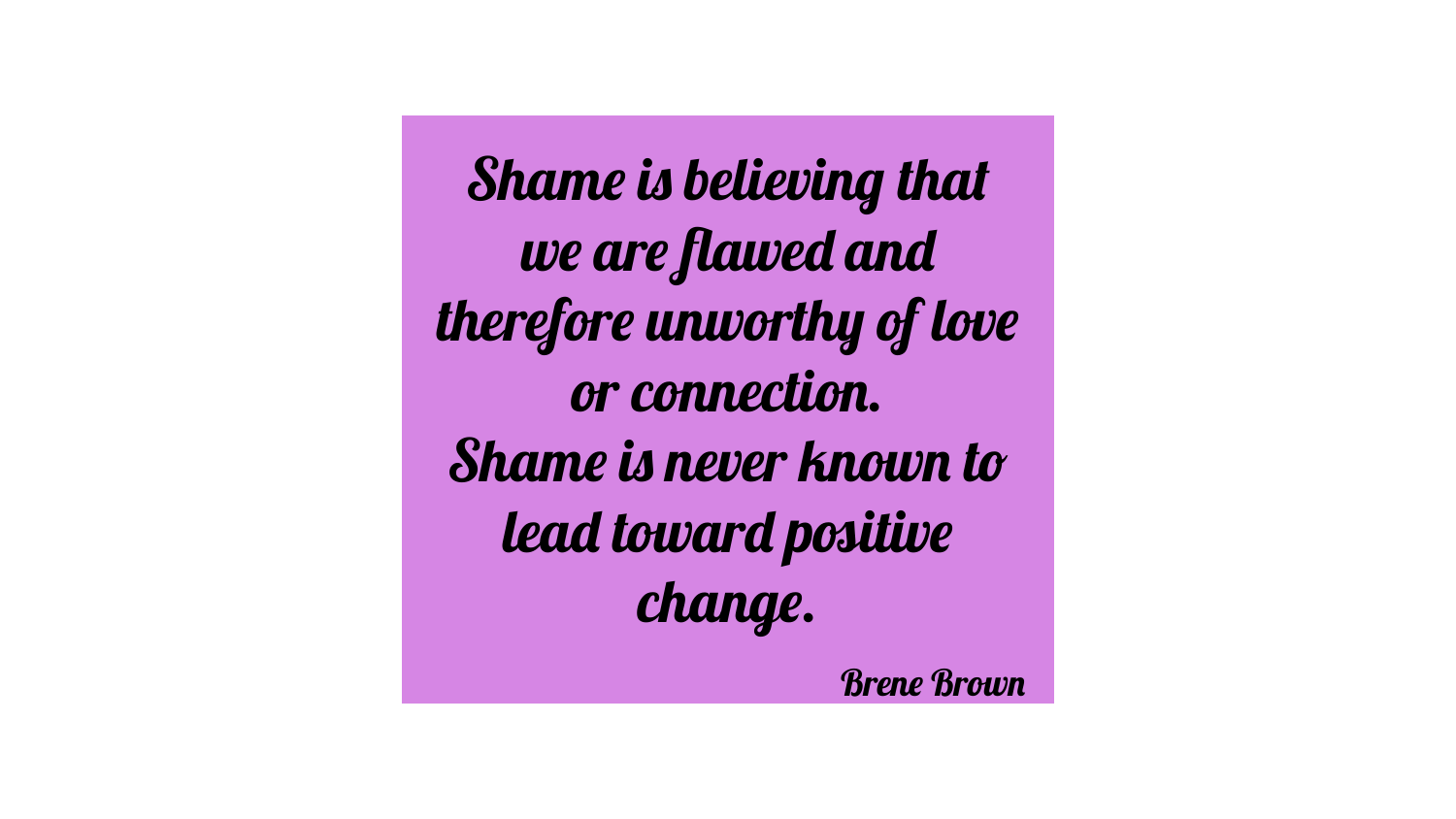Vulnerability is having the courage to show up when you can't control the outcome. To show up and be seen. To ask for what you need.

Brene Brown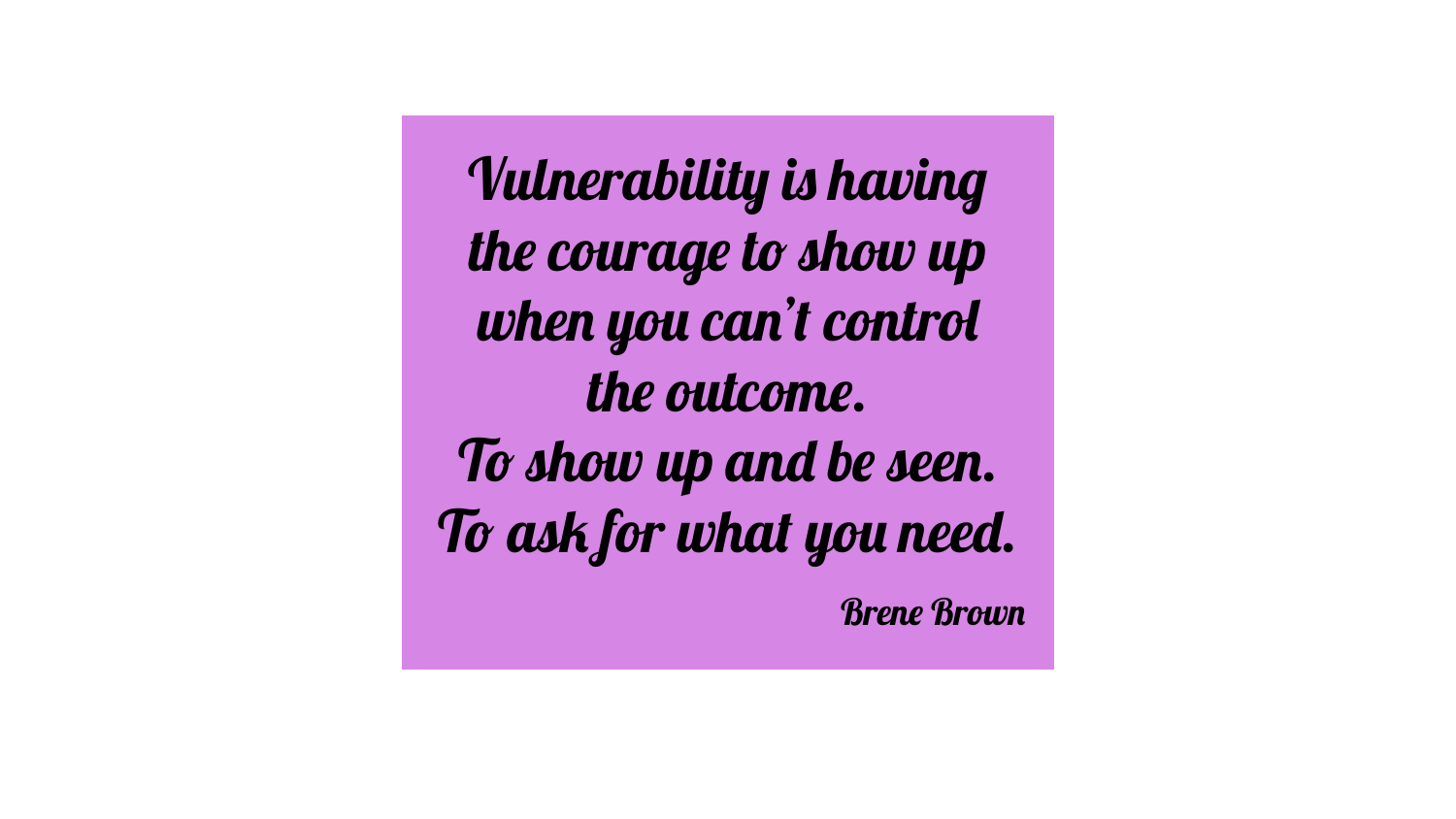# **Factors That Affect Mental Health**

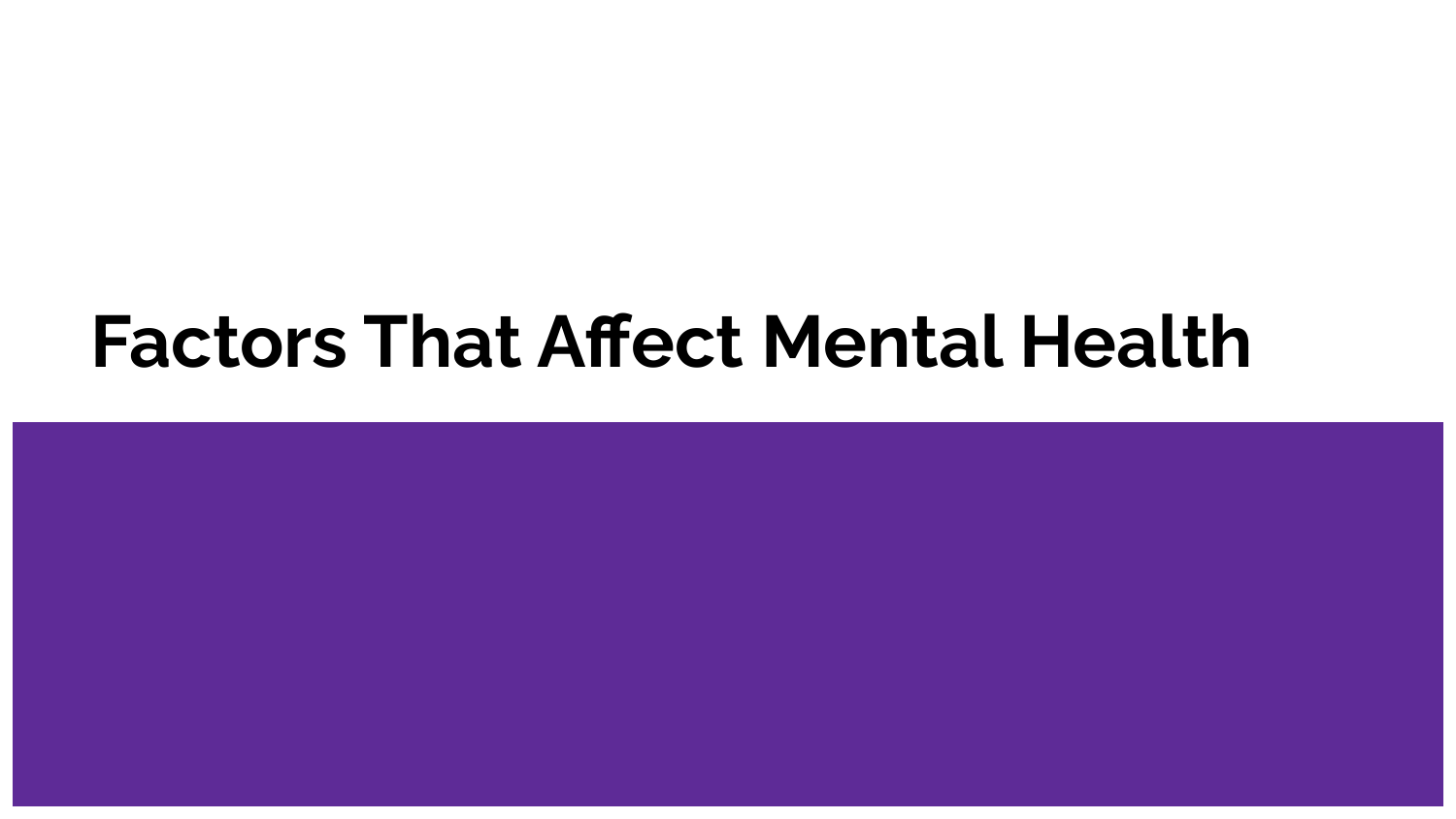# **Mental health is influenced by**

- Life experiences, such as:
	- Family situation, financial and employment status
- Relationships with others, such as your:
	- Friends, family members, co-workers
- Work or school environment
- Physical health, such as problems caused by:
	- Long-term illness, problematic substance use
- Type of community you live in
	- Is it a supportive and trusting community?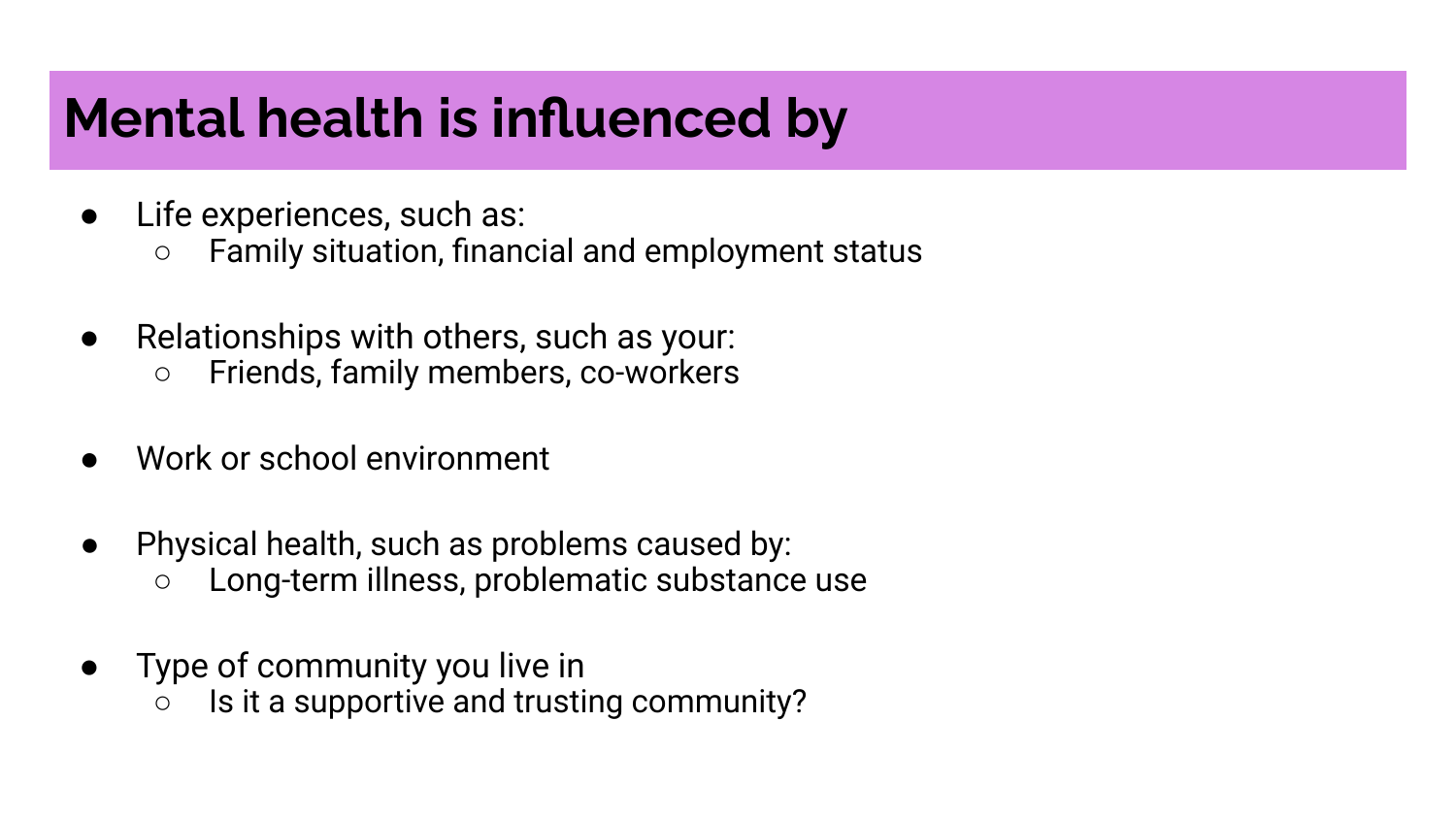# **Life experiences**

- **Infertility**
- **Trauma**
- **Financial**
- Life plan

#### **THERAPY - ACKNOWLEDGE**

*"Resentment towards the systems, medical, educational etc for constantly letting our kids down. Feelings of being overwhelmed for long periods. Loneliness and sadness - it is lifelong struggles for the person affected by FASD and us as caregivers."*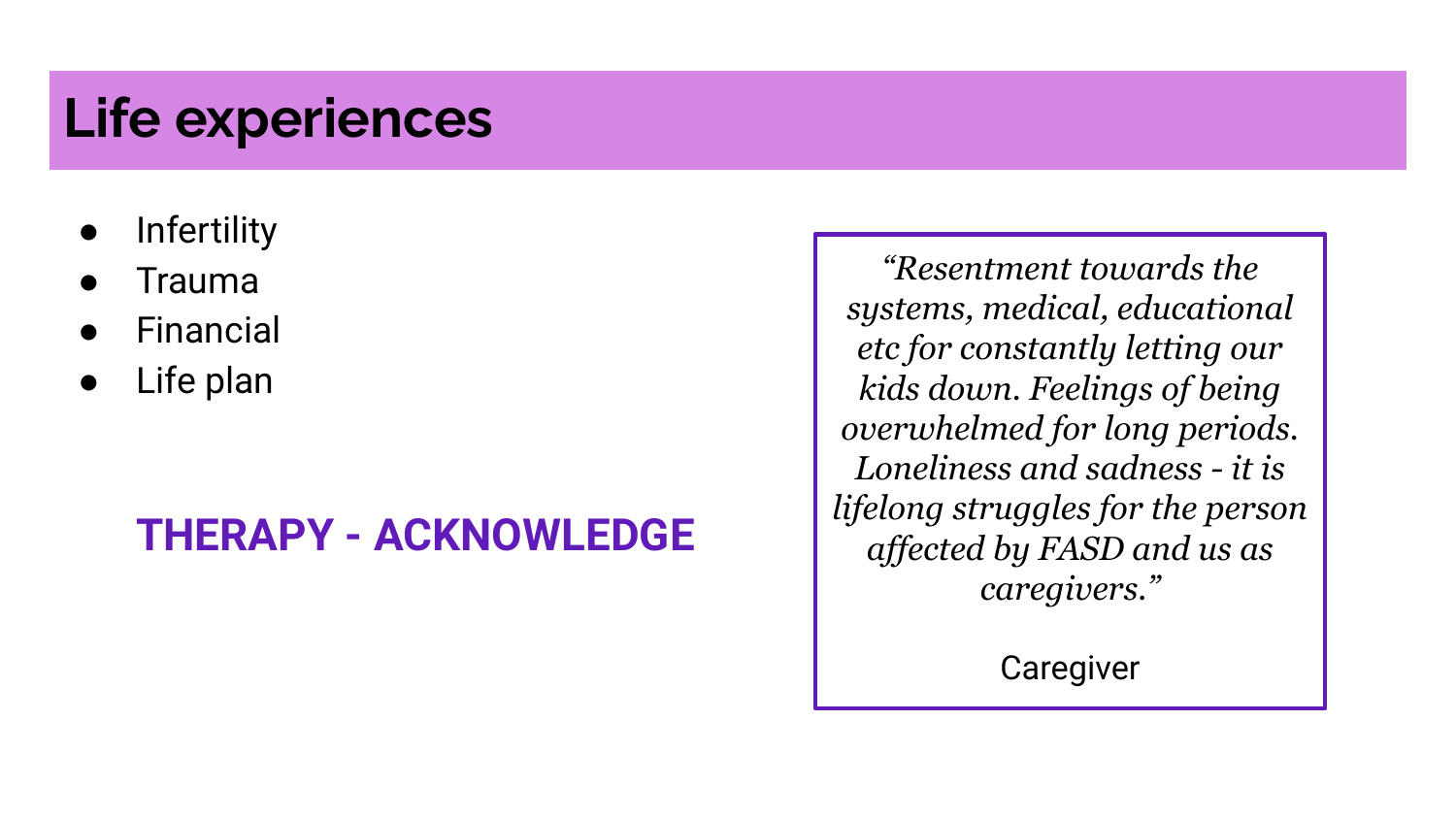### **Relationships with others**

- **Judgement**
- Loss of friends and family
- **Isolation**

#### **Vulnerability - Shame**

### **SUPPORT GROUP! Find your peeps!!**

I don't want to be alone with this. It scares me, scares me how I am thinking and feeling, what the outcome will be. But I am alone – I can't let myself be with this with anyone so it stays trapped, eating me from the inside out. Leaving me feeling like I am screaming, screaming inside for anyone to see me, for anyone to help get the feelings out.

Journal Laurie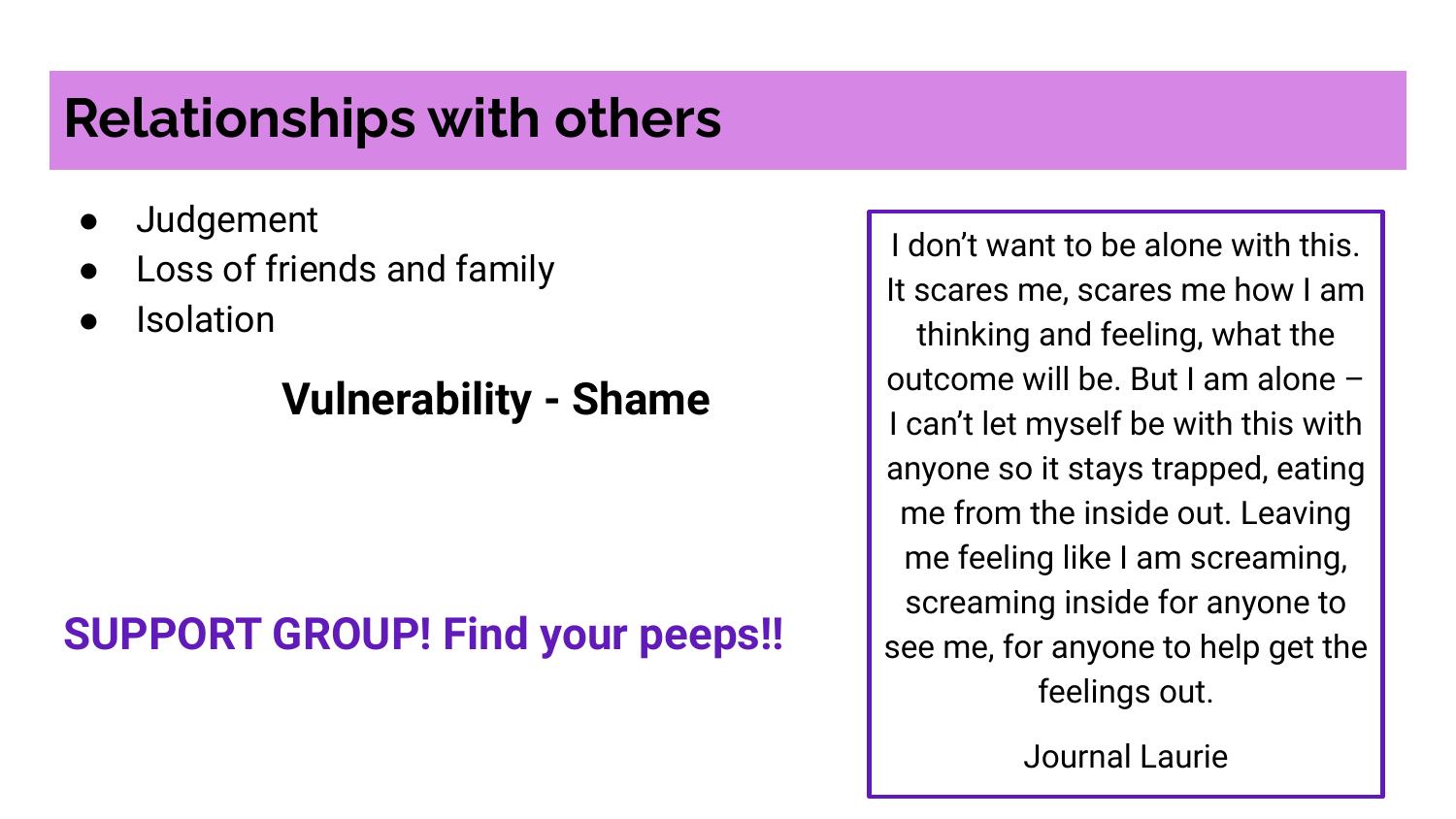### **Work and school environment**

- Flexible working environment
- Forced to quit due to needs
- School constant advocacy and education of others

#### **Vulnerability - Shame**

#### **Be honest - Look outside the box**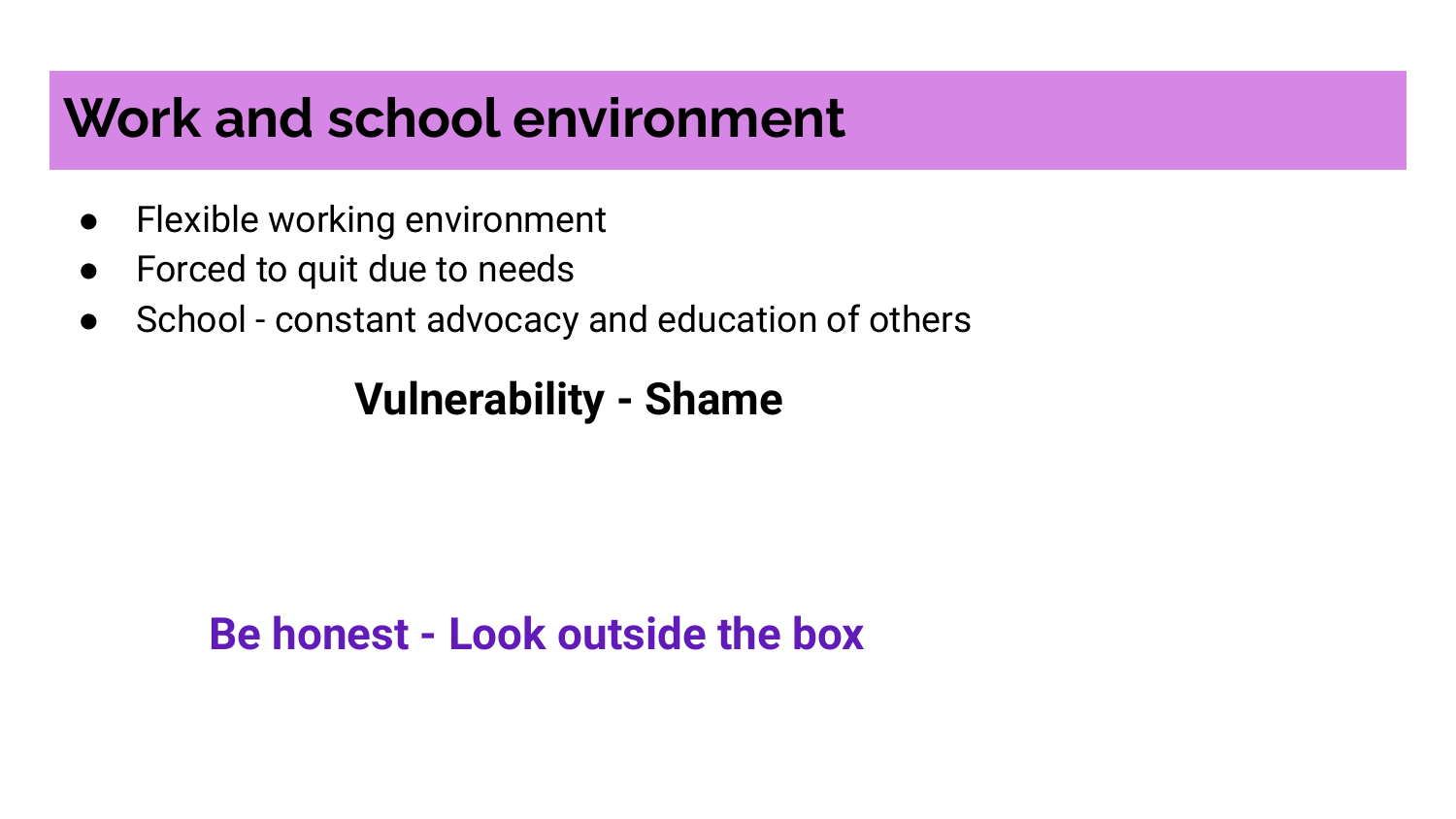# **Physical Health**

- Long terms stress cause physical illness
- **Injuries**
- **PTSD**
- **Medications**
- Pre existing conditions

#### **Small things add up Both positive and negative**

*"One study found that our trauma levels are equivalent to soldiers in combat. And that trauma doesn't go away, even as our kids grow up and sometimes do better. So PTSD like cringing every time the telephone rings. Also the good times are haunted by the next potential crisis."*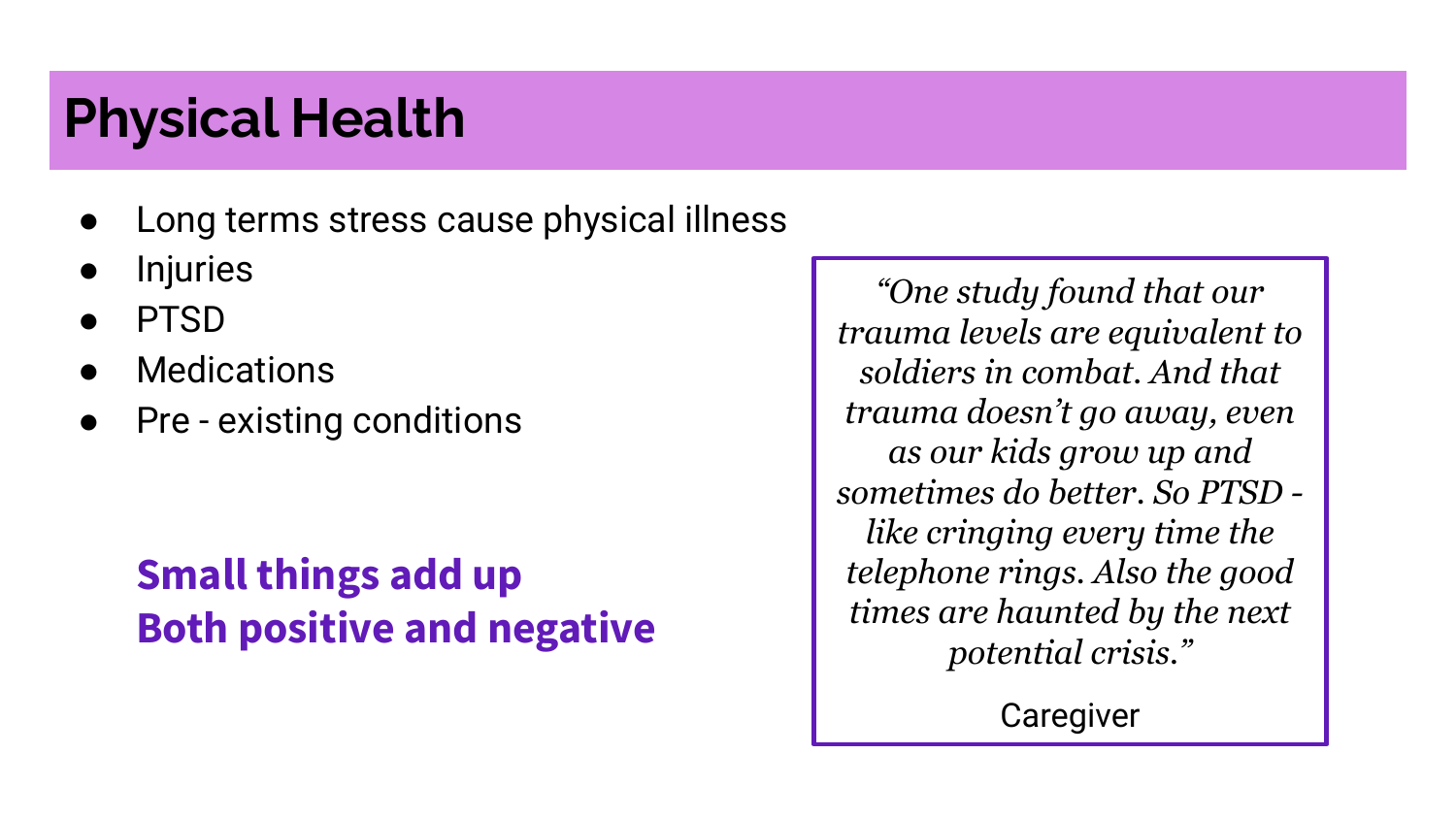# **Type of community you live in**

- Constantly educating and fighting
- Agencies and schools supportive?
- Seen and not judged?

#### **Vulnerability - Shame**

#### **Support Groups/1:1 connections - Laughter**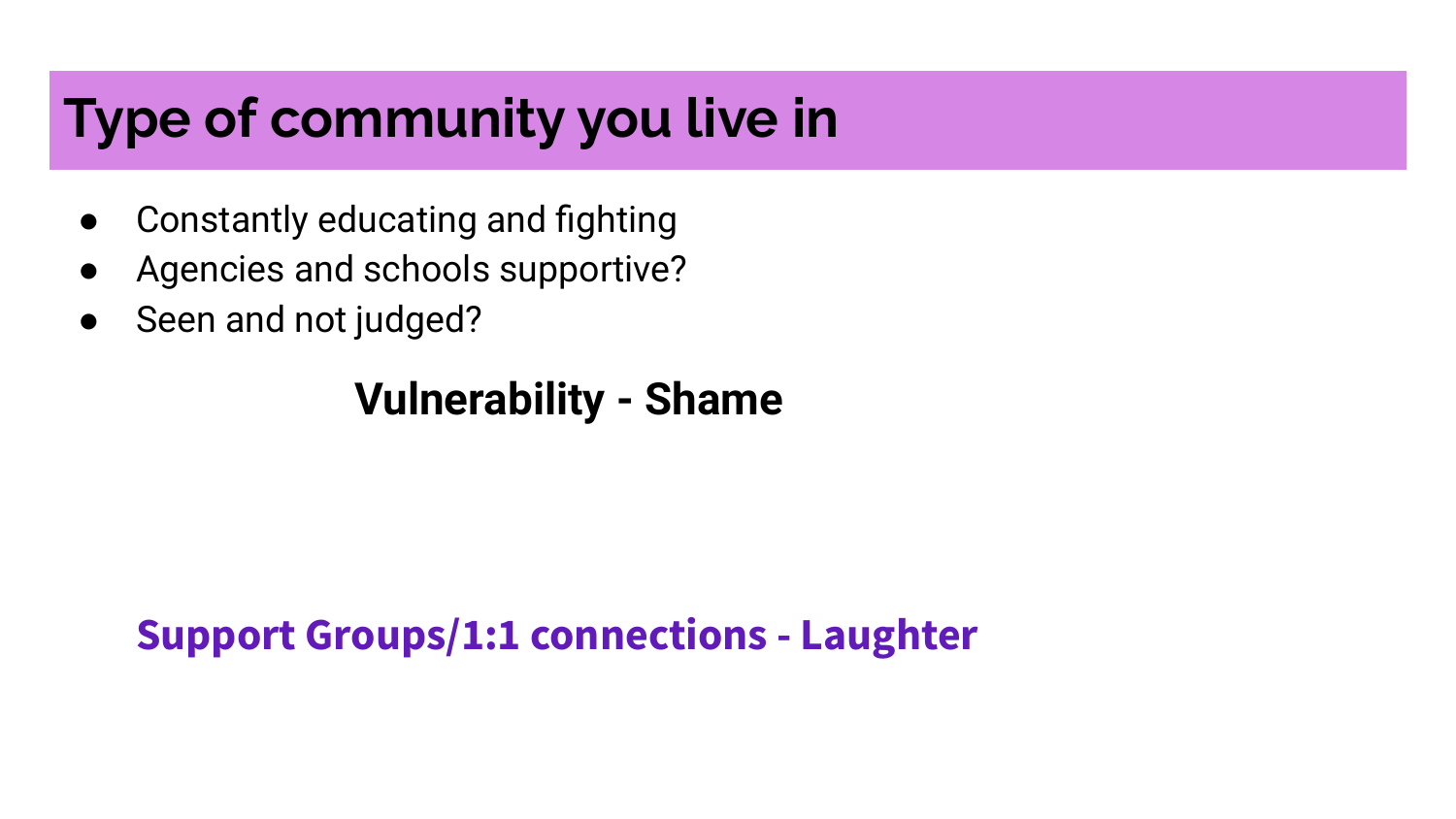# **Support and Respite**

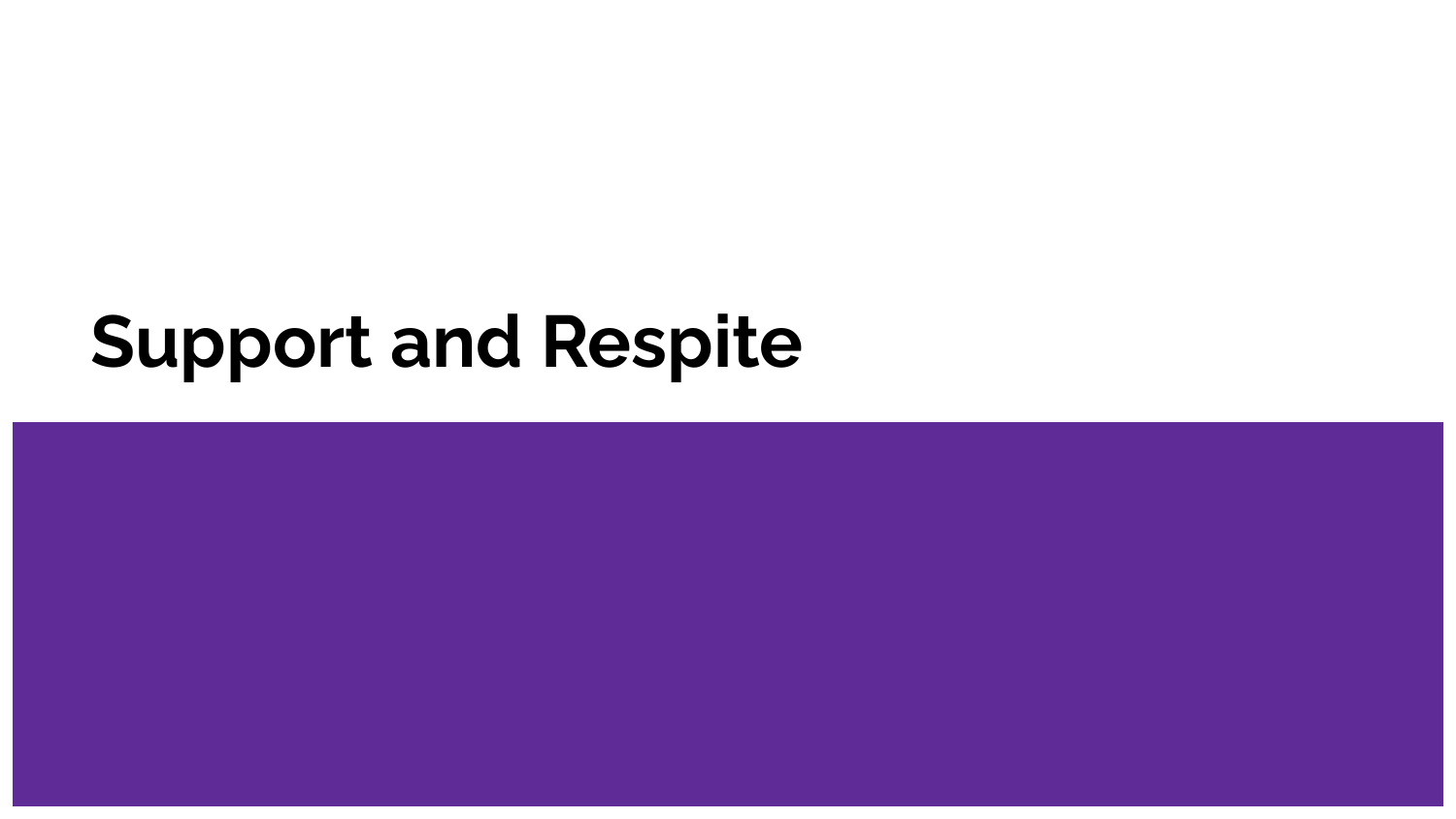# **Support**

Trained support workers in home and community

Case management

# **Respite**

A period of rest or relief from a situation that is difficult or unpleasant.

A chance to breathe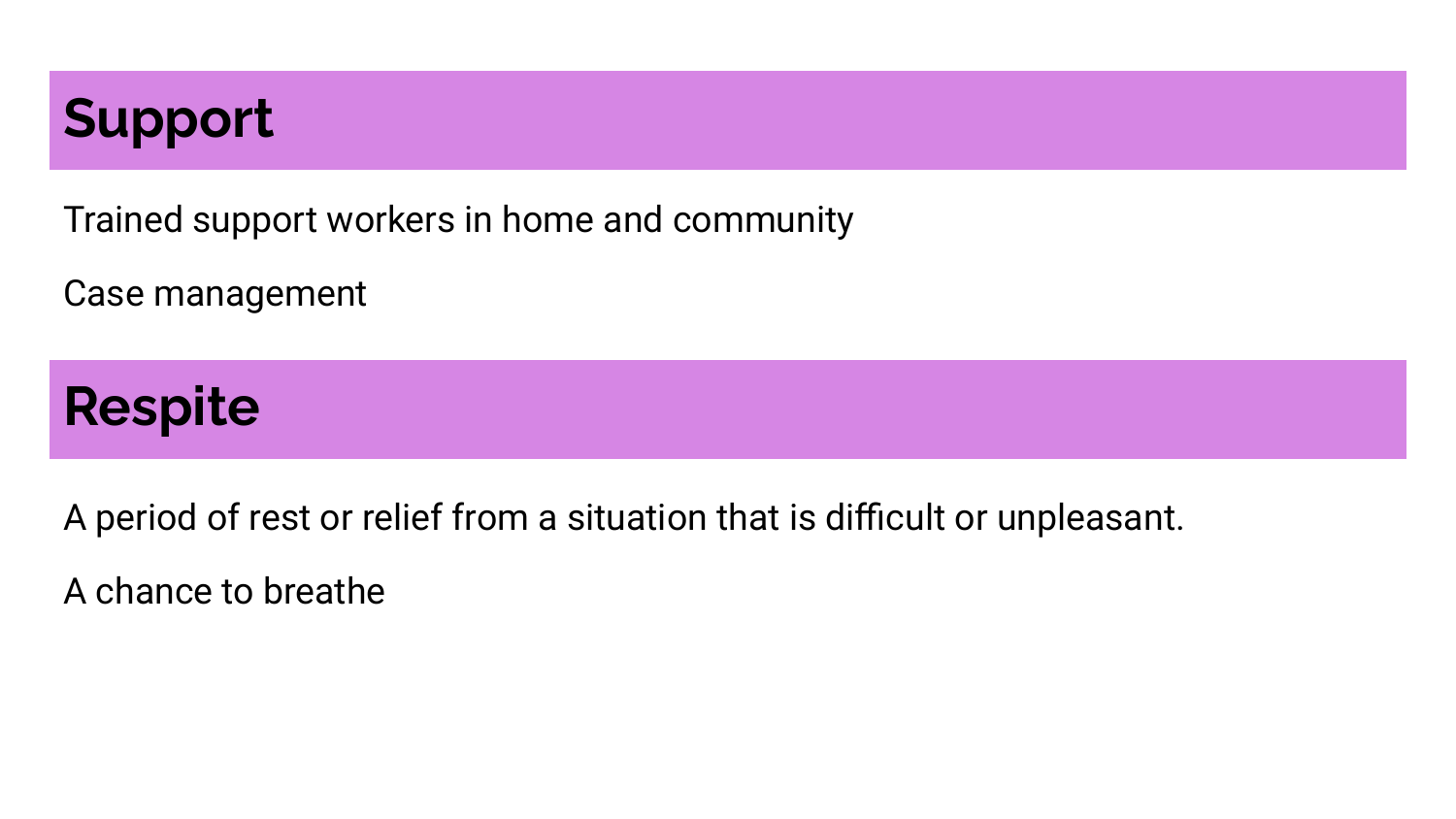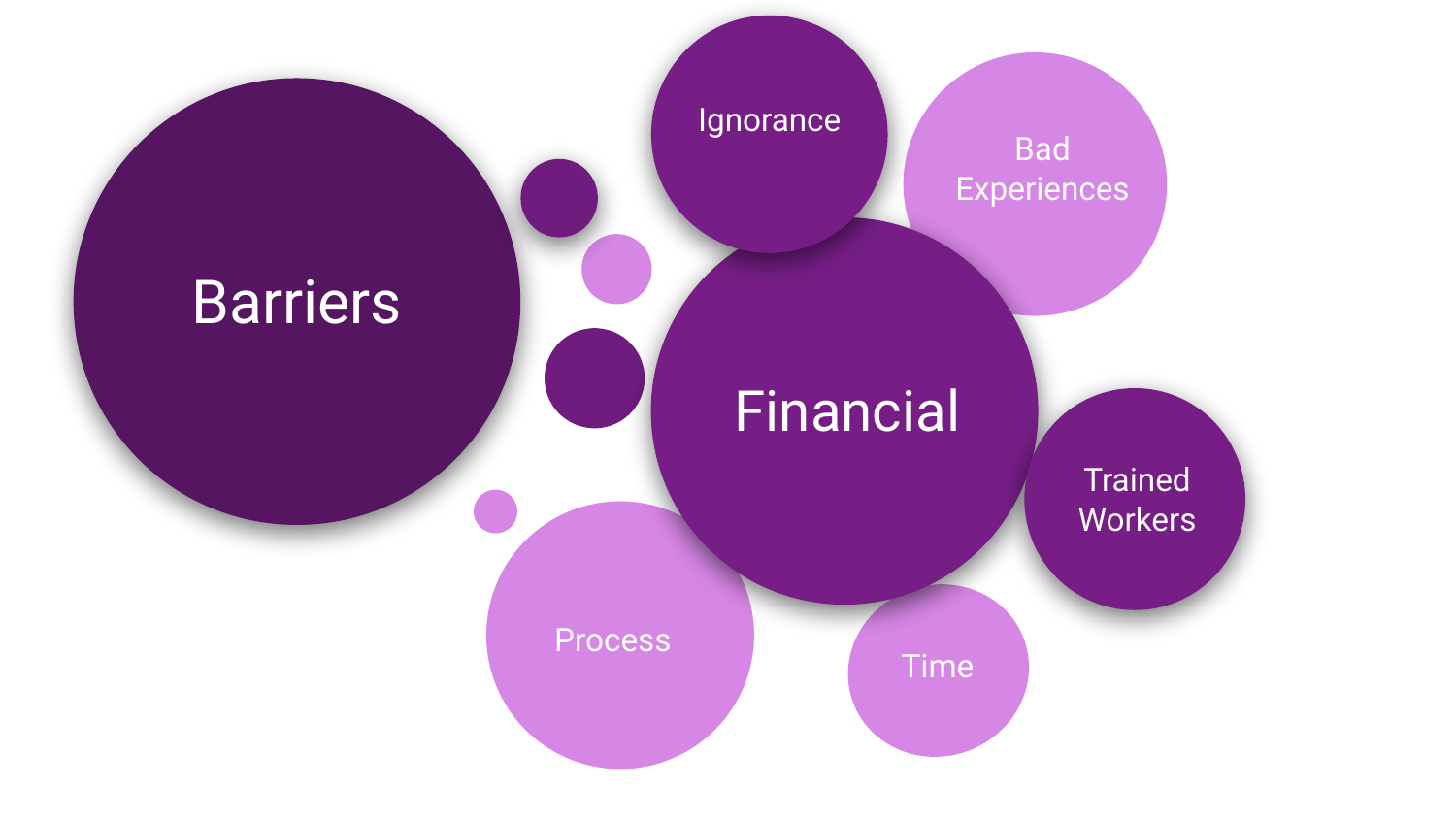# **Benefits of Respite**

- **Self Care**
- Primary Relationship
- Social Relationships
- 1:1 time with other children
- Continuing education and support (support groups, trainings)
- Household tasks element of choice

# **Permanency**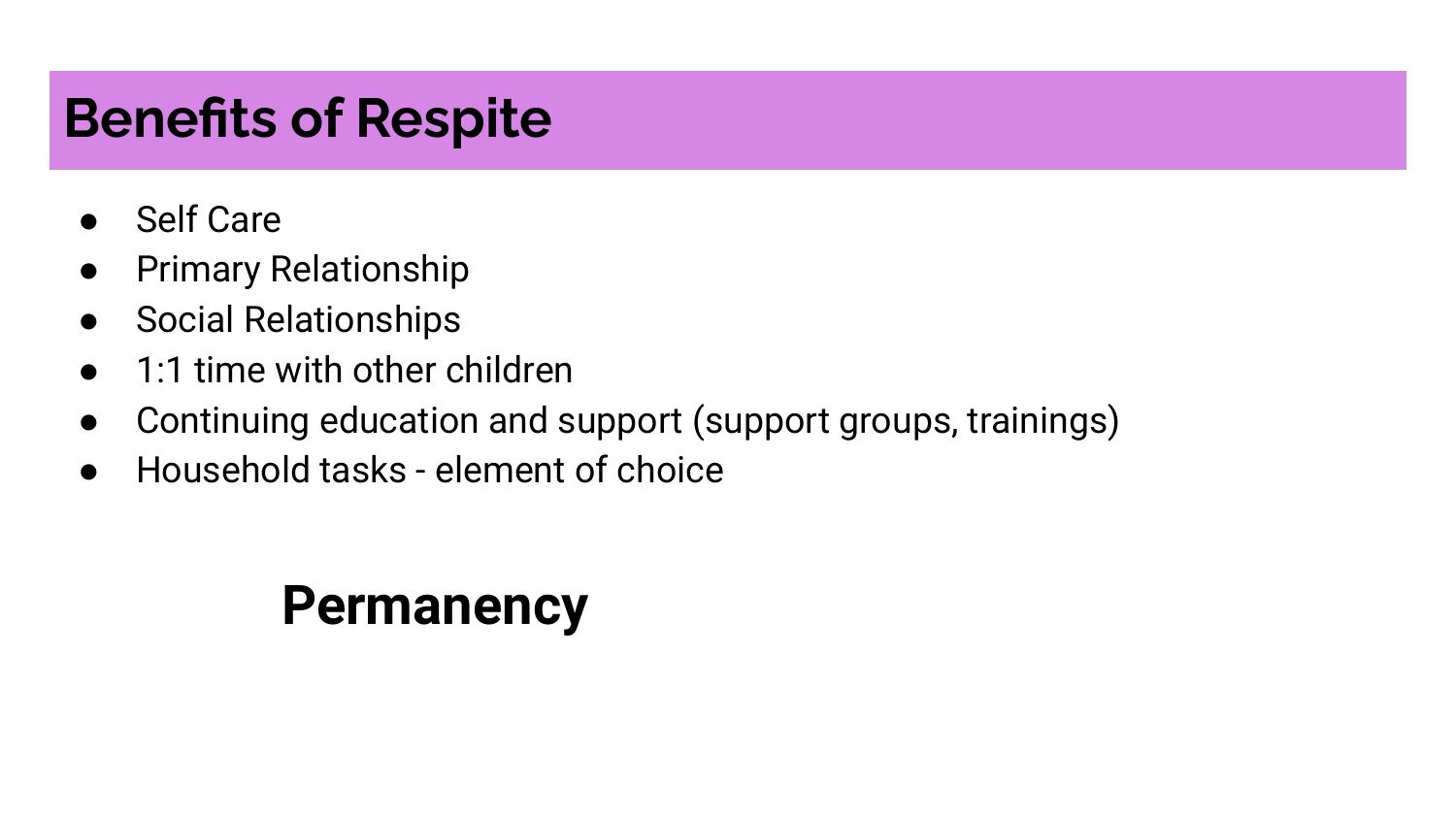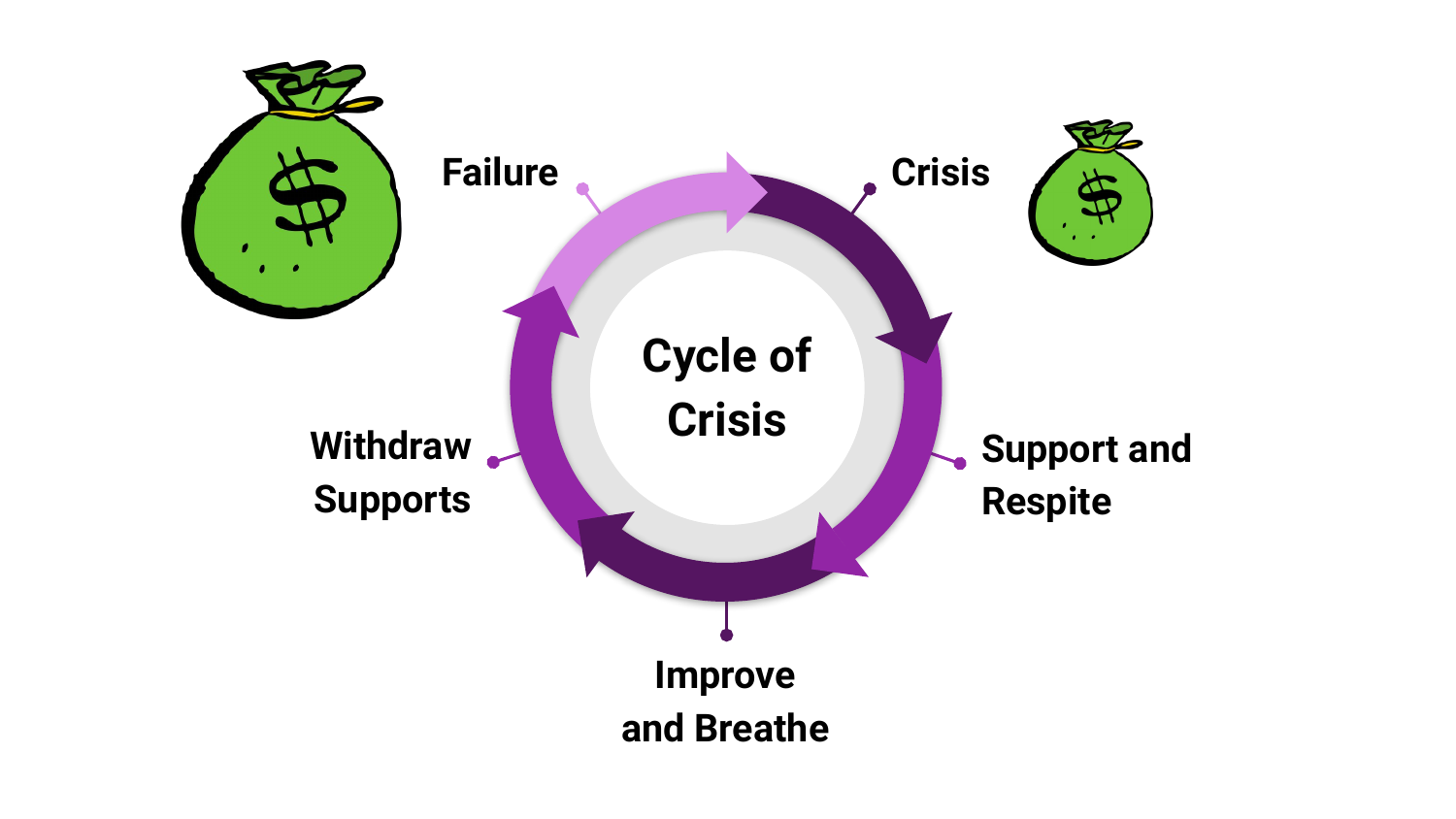# **Financial Perspective**

|                              | <b>Per Week</b> | Per year | For 4 years |
|------------------------------|-----------------|----------|-------------|
| 7 yr old (4 hrs - \$40/hr)   | \$160           | \$8 3 20 | \$33 280    |
| 11 yr old (7 hrs - \$40/hr)  | \$280           | \$14 560 | \$58 240    |
| 15 yr old (30 hrs - \$40/hr) | \$1200          | \$62 400 | \$249 600   |
| Total (7 - 18 yrs old)       |                 |          | \$341 120   |

| Child goes to group home 14 yrs old 1:1 support for wake $\frac{1}{2}$ \$328 500/yr<br>hours (13 per day) |                     |
|-----------------------------------------------------------------------------------------------------------|---------------------|
| Total (14-18 yrs old - 5 years)                                                                           | $\vert$ \$1 642 500 |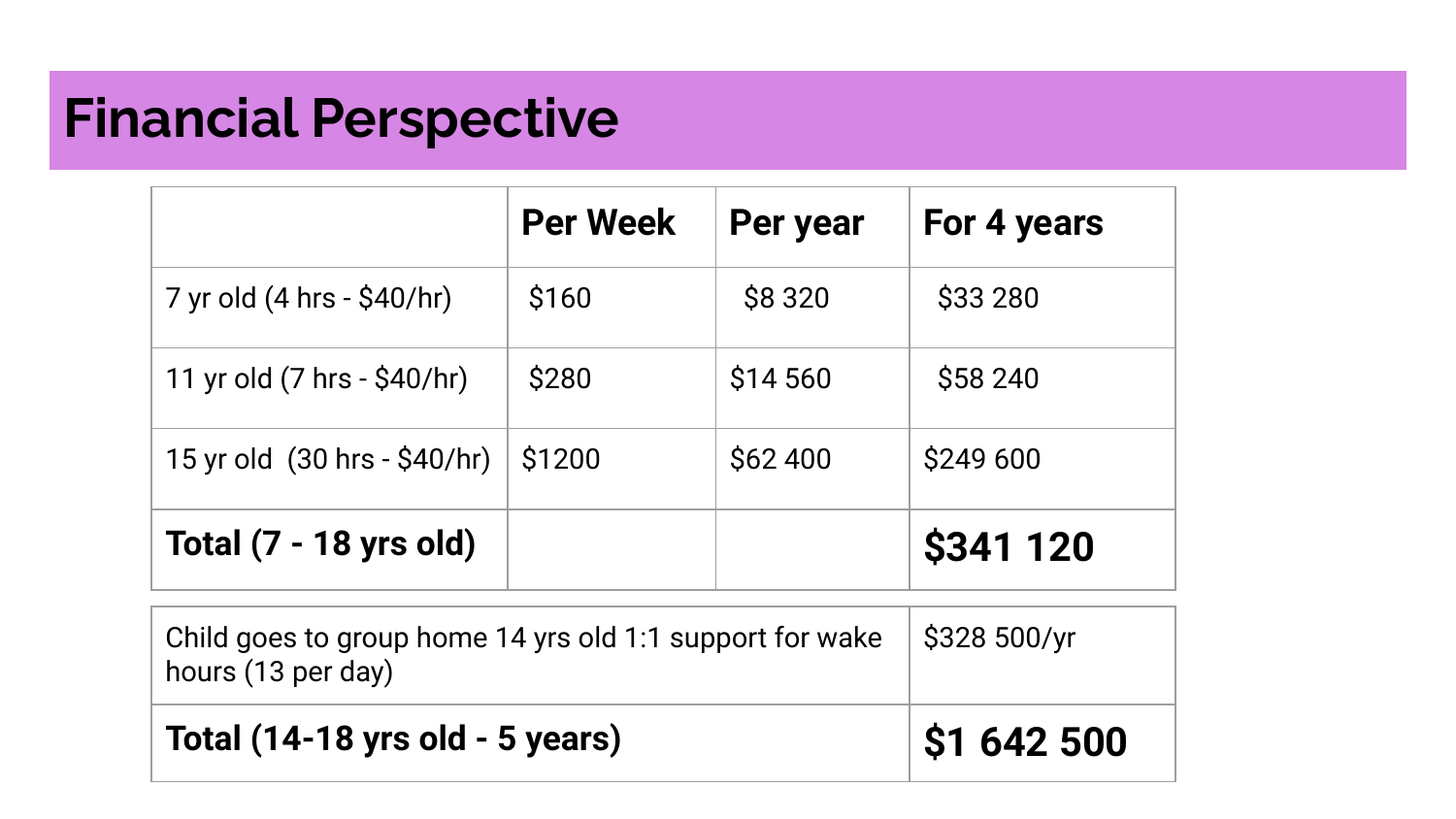# **Hardest decision**

- Crisis cycle
- Early intervention minimize the times that cycle happens
- Safety child, other children, caregivers, community
- Sustainability
- Intentional and purposeful
- Be parents emotionally available, advocate, joy
- Grief and loss for all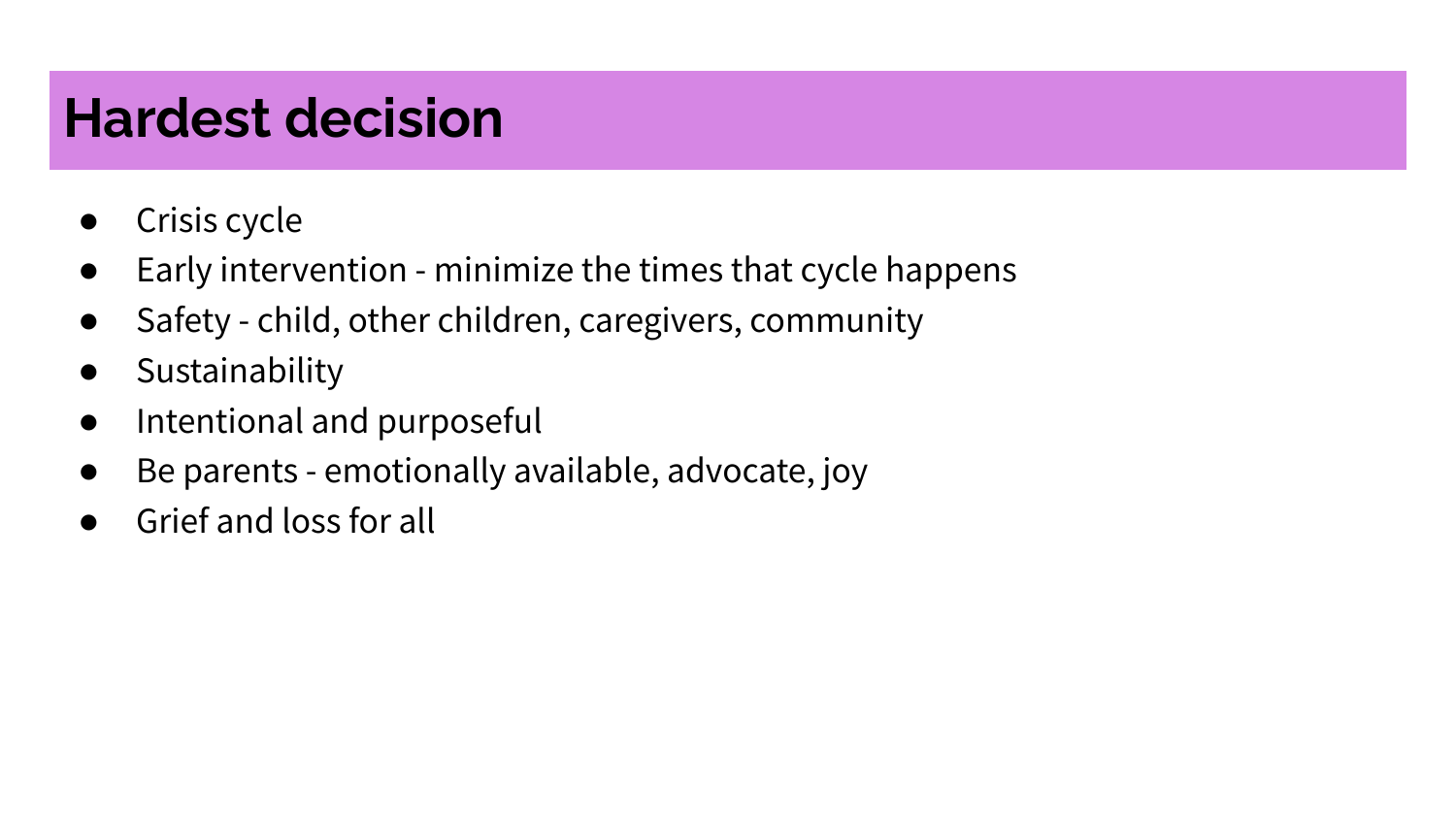## **Final Thoughts on Support and Respite**

- Don't wait start respite NOW create pattern
- Start it and keep it when you "don't need it" attachment and loss
- Normalize the emotions that can arise from respite (guilt, shame, anxiety, etc)

# **SAVES MONEY!**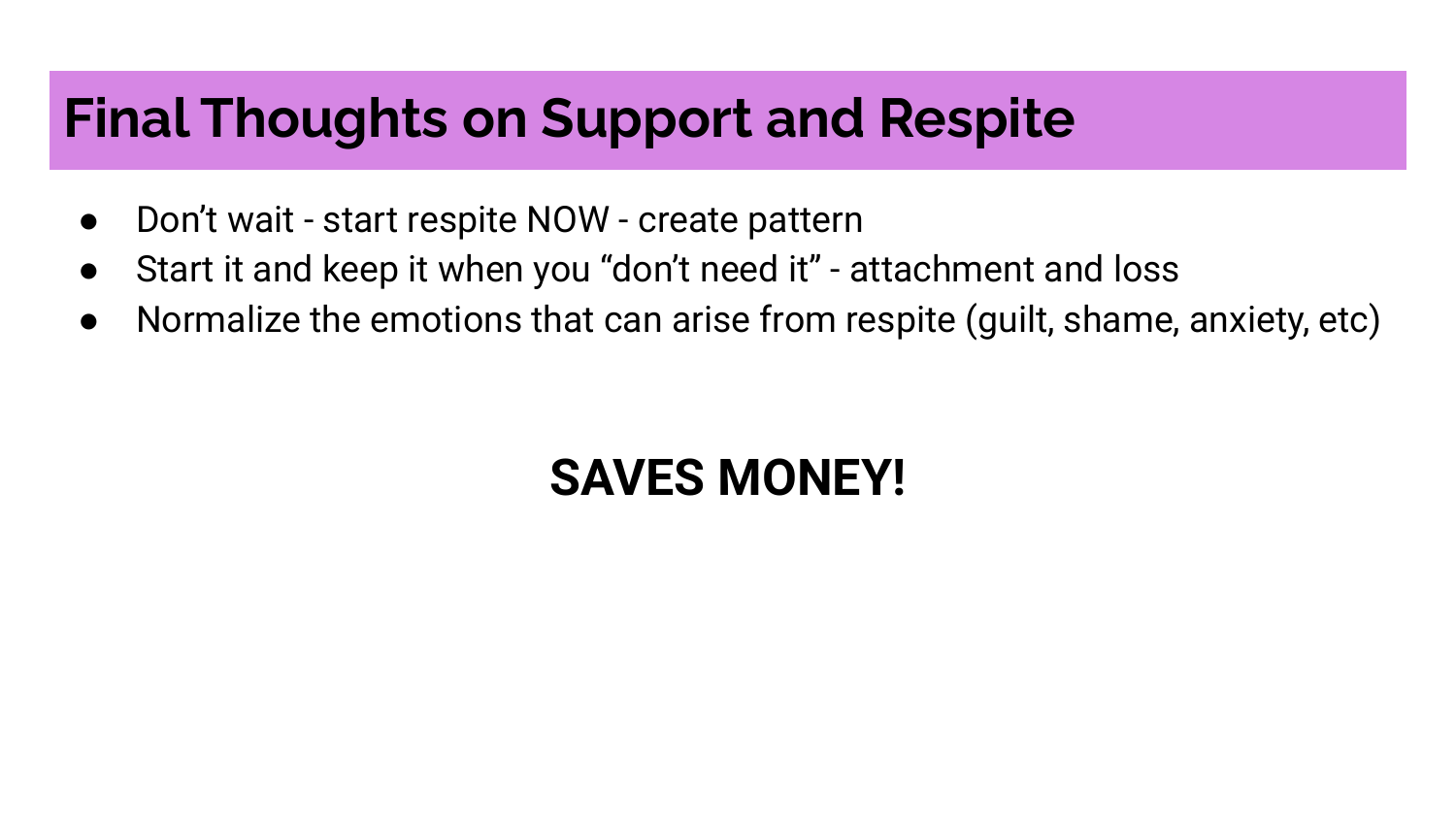# **Strategies for Mental Health**

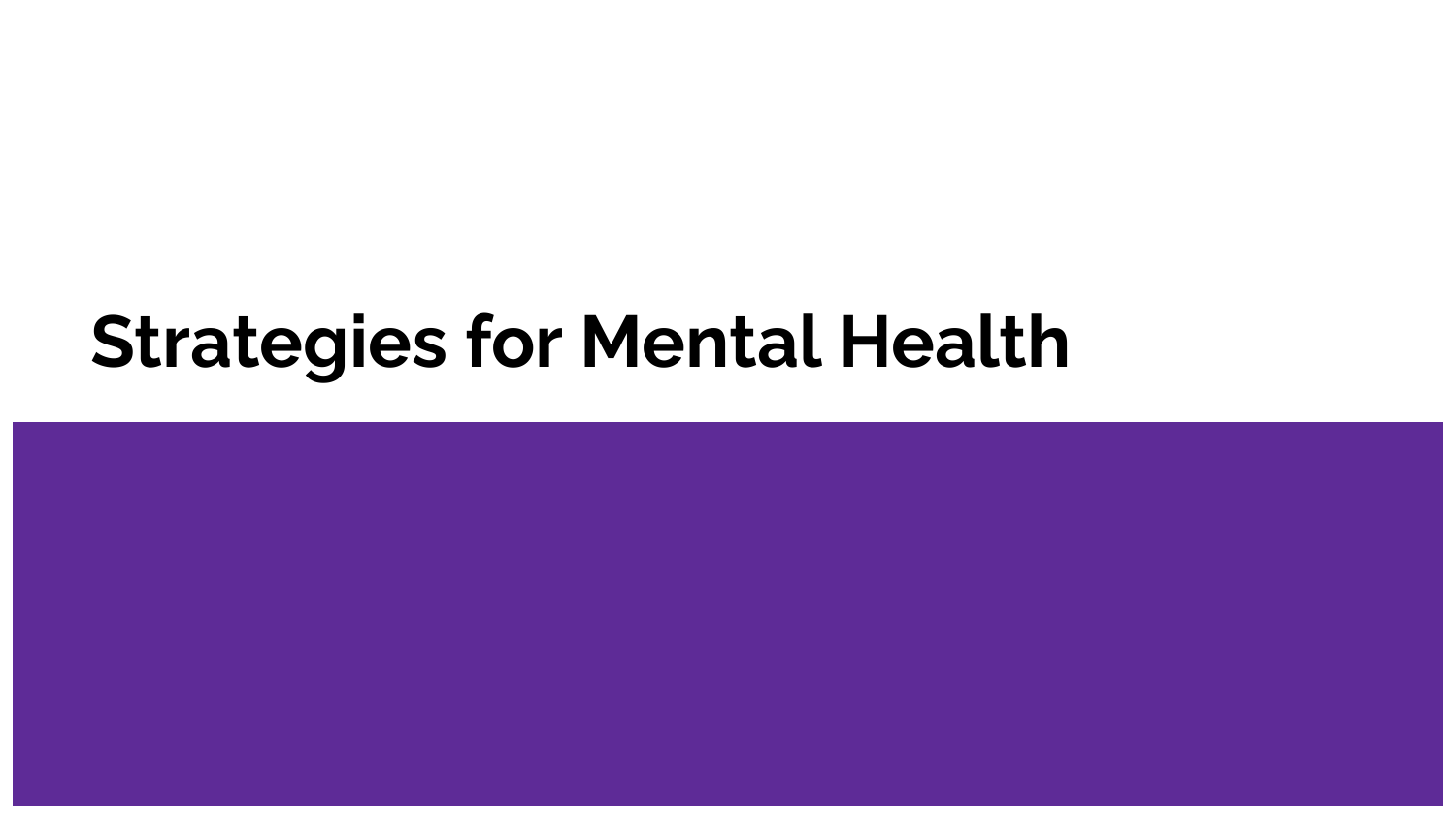### **General**

- Acknowledge your feelings
- **Mindfulness**
- Therapeutic support
- Reach out to community supports school, community, support groups
- Pursue further learning opportunities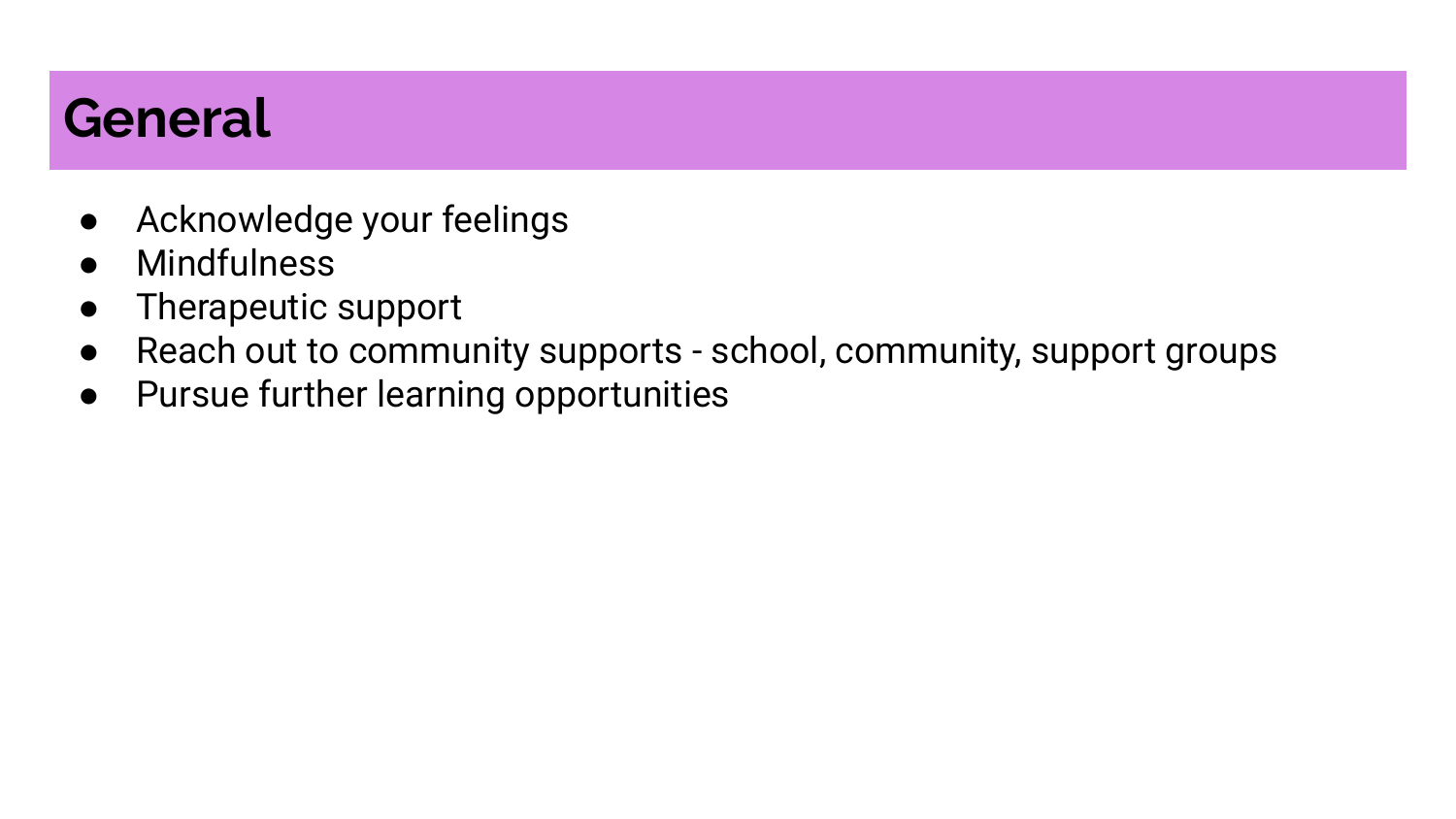### **Strategies to use when you can…**

- Get a drink of water forces you to breathe
- Step outside for 30 sec and breathe
- Take a few extra minutes in the bathroom to wash your face
- Watch them while they sleep
- Stop following people on social media or don't look at it
- Be vulnerable
- Ask for help groceries, walk dog, cut grass
- Support group online options
- Text others for support
- Don't just track the "bad behaviour"
- Find the joy even if it is only a few minutes